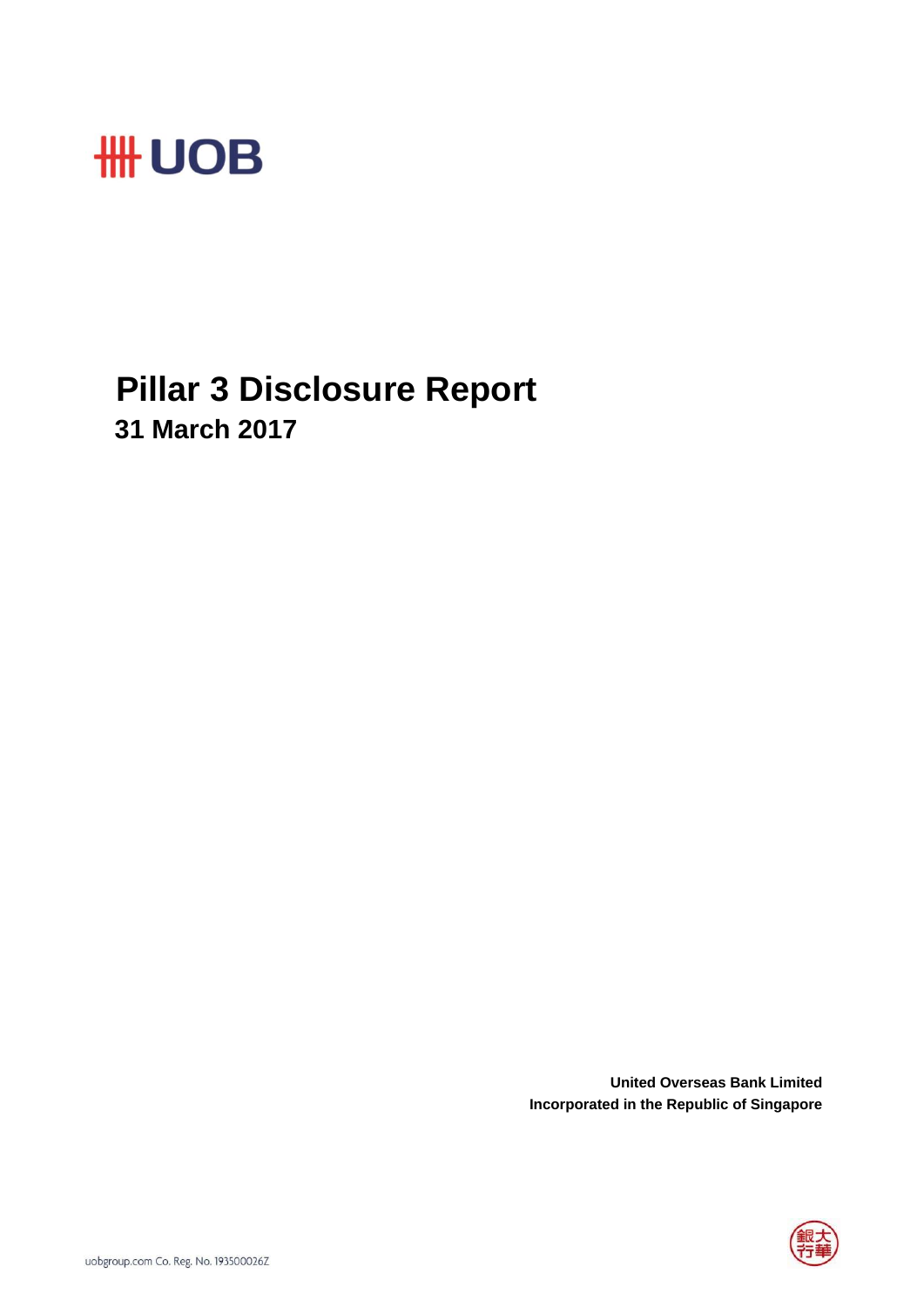## **\HH UOB**

## **CONTENTS**

## **Page**

- 2 Introduction
- 3 Composition of Capital
	- Reconciliation of Balance Sheet to Regulatory Capital
	- Capital Components
	- Key Features of Capital Instruments
- 10 Leverage Ratio
	- Leverage Ratio
	- Reconciliation of Balance Sheet Assets to Exposure Measure
	- Exposure Measure Components
- 11 Risk Weighted Assets

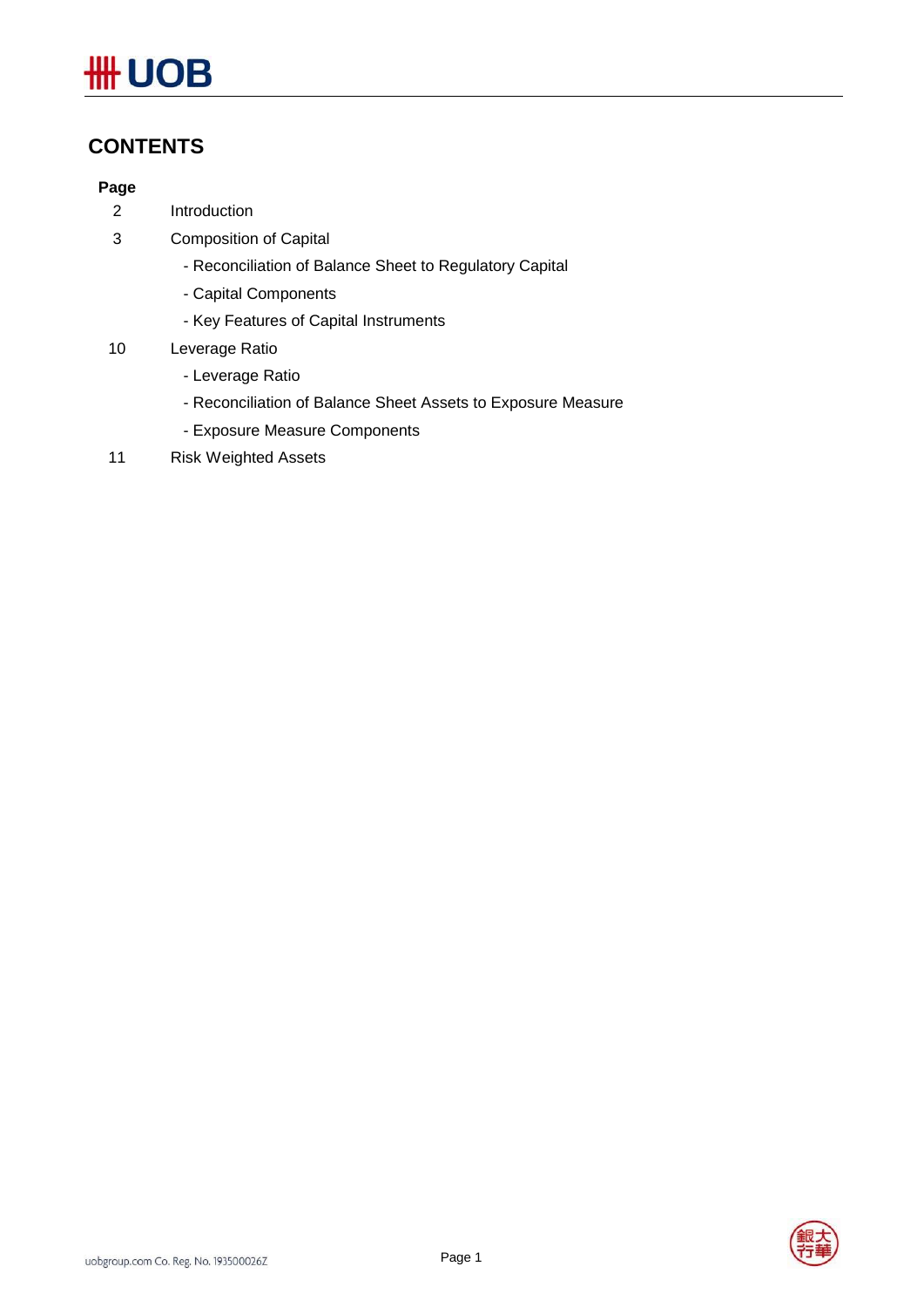

## **INTRODUCTION**

UOB Group's Pillar 3 Disclosure Report, prepared in accordance with the Monetary Authority of Singapore ("MAS") Notice to Banks No. 637 "Risk Based Capital Adequacy Requirements for Banks Incorporated in Singapore", comprises mandatory disclosures of the Group's capital composition, leverage ratio, and an overview of the Group's risk-weighted assets.

The Disclosure Report facilitates an assessment of the Group's capital adequacy and provides an overview of the Group's risk profile. For capital adequacy ratios of the Group's major bank subsidiaries, please refer to the Group Financial Report, available on UOB website www.UOBGroup.com/investor/financial/overview.html.

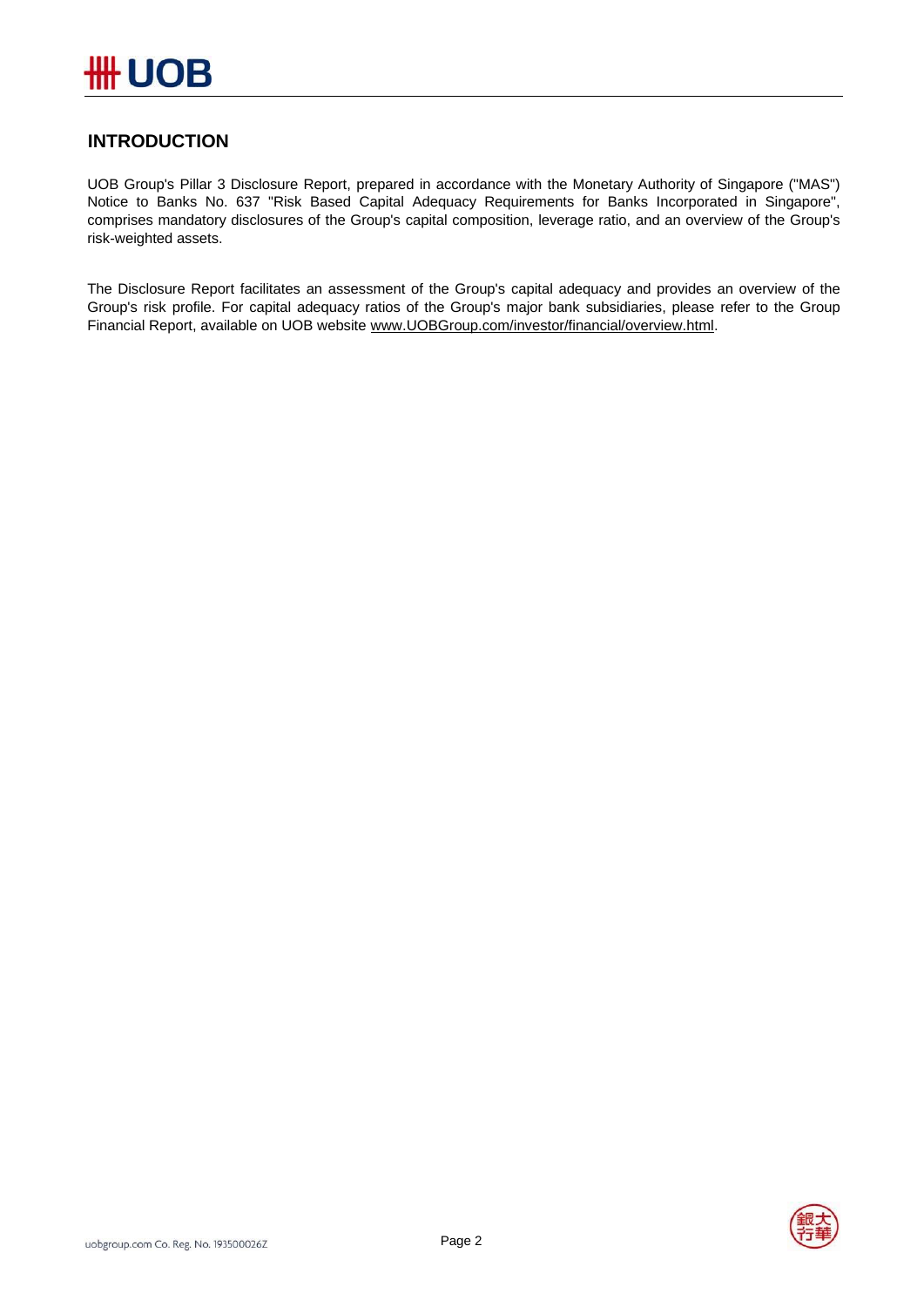### **COMPOSITION OF CAPITAL**

**Tables 1 and 2** are mandatory disclosures under the MAS Notice 637 and Basel III transitionary requirements presented in templates prescribed under MAS Notice 637.

**Table 1** shows the reconciliation between the Group's published consolidated balance sheet and the regulatory capital components. Details of the regulatory capital components are set out in Table 2, as referenced.

The scope of consolidation for accounting and regulatory purposes is similar, except that subsidiaries which carry out insurance business are not consolidated for regulatory purpose. The list of the Group's major insurance subsidiaries can be found in the Group's Annual Report. As at 31 March 2017, total assets or total equities of each of these subsidiaries were less than S\$1 billion.

#### **Table 1 - Reconciliation of Balance Sheet to Regulatory Capital as at 31 March 2017**

| S\$ million                                                                                         | <b>Balance Sheet</b><br>per Published<br><b>Financial</b><br><b>Statements</b> | <b>Under</b><br>regulatory<br>scope of<br>consolidation | Reference in<br>Table 2 |
|-----------------------------------------------------------------------------------------------------|--------------------------------------------------------------------------------|---------------------------------------------------------|-------------------------|
| <b>Equity</b>                                                                                       |                                                                                |                                                         |                         |
| Share capital and other capital                                                                     | 6,353                                                                          |                                                         |                         |
| of which paid-up ordinary shares                                                                    | 4,258                                                                          | 4,258                                                   | Α                       |
| of which AT1 capital instruments                                                                    | 2.094                                                                          | 2,094                                                   | B                       |
| Retained earnings                                                                                   | 18,120                                                                         | 18,008                                                  | C                       |
| Other reserves                                                                                      | 9.266                                                                          | 9,218                                                   | D                       |
| Equity attributable to equity holders of the Bank                                                   | 33.739                                                                         |                                                         |                         |
| Non-controlling interests                                                                           | 175                                                                            |                                                         |                         |
| of which transitional ineligible surplus NCI of bank subsidiaries                                   |                                                                                | $\Omega$                                                | E <sub>1</sub>          |
| of which NCI that meets criteria for inclusion in                                                   |                                                                                |                                                         |                         |
| - CET1 capital                                                                                      |                                                                                | 13                                                      | E <sub>2</sub>          |
| - AT1 capital                                                                                       |                                                                                | $\overline{2}$                                          | E <sub>3</sub>          |
| - T2 capital                                                                                        |                                                                                | 3                                                       | E <sub>4</sub>          |
| <b>Total equity</b>                                                                                 | 33,914                                                                         |                                                         |                         |
| Liabilities                                                                                         |                                                                                |                                                         |                         |
| Deposits and balances of banks                                                                      | 11,227                                                                         |                                                         |                         |
| Deposits and balances of non-bank customers                                                         | 259,672                                                                        |                                                         |                         |
| Bills and drafts payable                                                                            | 521                                                                            |                                                         |                         |
| Other liabilities                                                                                   | 11,125                                                                         |                                                         |                         |
| Debts issued                                                                                        | 26,115                                                                         |                                                         |                         |
| of which transitional ineligible T2 capital instruments                                             | 1,893                                                                          | 1,893                                                   | F <sub>1</sub>          |
| of which T2 capital instruments                                                                     | 4,275                                                                          | 4.275                                                   | F <sub>2</sub>          |
| <b>Total liabilities</b>                                                                            | 308,660                                                                        |                                                         |                         |
| <b>Assets</b>                                                                                       |                                                                                |                                                         |                         |
| Cash, balances and placements with central banks                                                    | 25,644                                                                         |                                                         |                         |
| Singapore Government treasury bills and securities                                                  | 6,848                                                                          |                                                         |                         |
| Other government treasury bills and securities                                                      | 10,222                                                                         |                                                         |                         |
| <b>Trading securities</b>                                                                           | 2,561                                                                          |                                                         |                         |
| Placements and balances with banks                                                                  | 42,849                                                                         |                                                         |                         |
| Loans to non-bank customers                                                                         | 225,107                                                                        |                                                         |                         |
| of which provisions eligible for inclusion in T2 capital                                            |                                                                                | 1.123                                                   | G                       |
| Investment securities                                                                               | 11,113                                                                         |                                                         |                         |
| Other assets                                                                                        | 9,952                                                                          |                                                         |                         |
| of which amount related to deferred tax assets (net of deferred tax liabilities, where permissible) |                                                                                | 308                                                     | H                       |
| Investment in associates and joint ventures                                                         | 1,145                                                                          |                                                         |                         |
| of which amount related to goodwill                                                                 |                                                                                | 7                                                       | 1                       |
| Investment properties                                                                               | 1,099                                                                          |                                                         |                         |
| <b>Fixed assets</b>                                                                                 | 1,886                                                                          |                                                         |                         |
| Intangible assets                                                                                   | 4,148                                                                          |                                                         |                         |
| of which amount related to goodwill                                                                 |                                                                                | 4,148                                                   | 12                      |
| Indirect investments in own capital instruments                                                     |                                                                                | 1                                                       | J                       |
| <b>Total Assets</b>                                                                                 | 342,574                                                                        |                                                         |                         |

Abbreviations: (i) CET1 - Common Equity Tier 1; (ii) AT1 - Additional Tier 1; (iii) T2 - Tier 2

<sup>1</sup> Note: This includes the Bank's major stake investments in financial institutions.

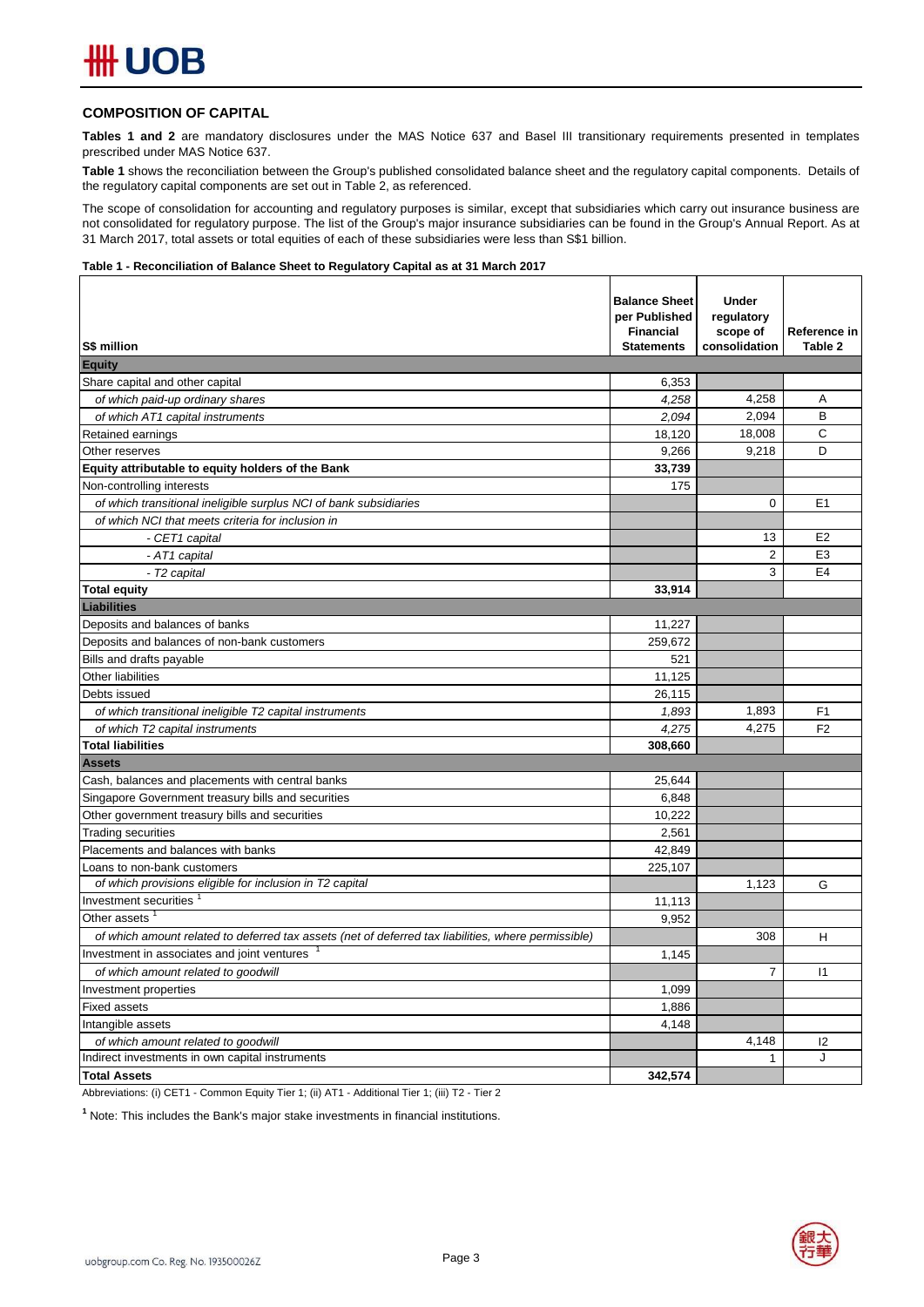#### **COMPOSITION OF CAPITAL** *(cont'd)*

**Table 2** lists the regulatory capital components and the corresponding regulatory adjustments.

(a) '**Amount**' refers to components of capital calculated in accordance with MAS Notice 637.

(b) '**Amount subject to Pre-Basel III Treatment**' refers to components of capital that are computed on Basel III "transitional" rules.

(c) '**Reference in Table 1**' links the respective line item to Table 1.

Regulatory adjustments that are deducted against capital are reflected as positive numbers. As the report is presented in S\$'million, amounts less than \$500,000 are reflected as "0".

#### **Table 2 - Capital Components as at 31 March 2017**

|                 |                                                                                                    |                          | Amount<br>subject to |                |
|-----------------|----------------------------------------------------------------------------------------------------|--------------------------|----------------------|----------------|
|                 |                                                                                                    |                          | Pre-Basel III        | Reference in   |
|                 | S\$ million                                                                                        | Amount                   | <b>Treatment</b>     | Table 1        |
|                 | Common Equity Tier 1 capital: instruments and reserves                                             |                          |                      |                |
| $\overline{1}$  | Paid-up ordinary shares and share premium (if applicable)                                          | 4,258                    |                      | Α              |
| $\overline{c}$  | Retained earnings                                                                                  | 18,008                   |                      | С              |
| $3\#$           | Accumulated other comprehensive income and other disclosed reserves                                | 9,218                    |                      | D              |
| $\overline{4}$  | Directly issued capital subject to phase out from CET1                                             |                          |                      |                |
|                 | (only applicable to non-joint stock companies)                                                     |                          |                      |                |
| 5               | Minority interest that meets criteria for inclusion                                                | 13                       | (0)                  | $E1 + E2, -E1$ |
| $6\phantom{.}6$ | Common Equity Tier 1 capital before regulatory adjustments                                         | 31,497                   |                      |                |
|                 | Common Equity Tier 1 capital: regulatory adjustments                                               |                          |                      |                |
| $\overline{7}$  | Valuation adjustment pursuant to Part VIII of MAS Notice 637                                       |                          |                      |                |
| $\bf{8}$        | Goodwill, net of associated deferred tax liability                                                 | 3,324                    | 831                  | $11 + 12$      |
| $9^{\#}$        | Intangible assets, net of associated deferred tax liability                                        |                          | $\blacksquare$       |                |
| 10 <sup>#</sup> | Deferred tax assets that rely on future profitability                                              | 246                      | 62                   | н              |
| 11              | Cash flow hedge reserve                                                                            |                          | $\blacksquare$       |                |
| 12              | Shortfall of TEP relative to EL under IRBA                                                         |                          | $\blacksquare$       |                |
| 13              | Increase in equity capital resulting from securitisation transactions                              |                          |                      |                |
| 14              | Unrealised fair value gains/losses on financial liabilities and derivative liabilities             |                          |                      |                |
|                 | arising from changes in own credit risk                                                            |                          |                      |                |
| 15              | Defined benefit pension fund assets, net of associated deferred tax liability                      | $\overline{\phantom{a}}$ |                      |                |
| 16              | Investments in own shares                                                                          | 0                        |                      | J              |
| 17              | Reciprocal cross-holdings in ordinary shares of financial institutions                             |                          |                      |                |
| 18              | Investments in ordinary shares of unconsolidated financial institutions                            |                          |                      |                |
|                 | in which the Reporting Bank does not hold a major stake                                            |                          |                      |                |
| 19              | Investments in ordinary shares of unconsolidated financial institutions                            |                          |                      |                |
|                 | in which the Reporting Bank holds a major stake (including insurance subsidiaries)                 |                          |                      |                |
|                 | (amount above 10% threshold)                                                                       |                          |                      |                |
| $20^{#}$        | Mortgage servicing rights (amount above 10% threshold)                                             |                          |                      |                |
| 21 <sup>#</sup> | Deferred tax assets arising from temporary differences                                             |                          |                      |                |
|                 | (amount above 10% threshold, net of related tax liability)                                         |                          |                      |                |
| 22              | Amount exceeding the 15% threshold                                                                 |                          |                      |                |
| 23              | of which investments in ordinary shares of unconsolidated financial institutions                   |                          |                      |                |
|                 | in which the Reporting Bank holds a major stake (including insurance subsidiaries)                 |                          |                      |                |
| $24^{\#}$       | of which mortgage servicing rights                                                                 |                          |                      |                |
| $25^{\rm \#}$   | of which deferred tax assets arising from temporary differences                                    |                          |                      |                |
| 26              | National specific regulatory adjustments                                                           |                          |                      |                |
| 26A             | PE/VC investments held beyond the relevant holding periods set out in MAS Notice 630               |                          |                      |                |
| 26B             | Capital deficits in subsidiaries and associates that are regulated financial institutions          | $\blacksquare$           | $\blacksquare$       |                |
| 26C             | Any other items which the Authority may specify                                                    |                          |                      |                |
| 27              | Regulatory adjustments applied in calculation of CET1 Capital due to insufficient                  |                          |                      |                |
|                 | AT1 Capital to satisfy required deductions                                                         |                          |                      |                |
| 28              | Total regulatory adjustments to CET1 Capital                                                       | 3,570                    |                      |                |
| 29              | Common Equity Tier 1 capital (CET1)                                                                | 27,927                   |                      |                |
|                 | <b>Additional Tier 1 capital: instruments</b>                                                      |                          |                      |                |
| 30              | AT1 capital instruments and share premium (if applicable)                                          | 2,094                    |                      | B              |
| 31              | of which classified as equity under the Accounting Standards                                       | 2,094                    |                      |                |
| 32              | of which classified as liabilities under the Accounting Standards                                  |                          |                      |                |
| 33              | Transitional: Ineligible capital instruments (pursuant to paragraphs 6.5.3 and 6.5.4)              |                          |                      |                |
| 34              | AT1 capital instruments issued by fully-consolidated subsidiaries that meet criteria for inclusion | 2                        |                      | E3             |
| 35              | of which instruments issued by subsidiaries subject to phase out                                   |                          |                      |                |
| 36              | Additional Tier 1 capital before regulatory adjustments                                            | 2,096                    |                      |                |
|                 | Additional Tier 1 capital: regulatory adjustments                                                  |                          |                      |                |
| 37              | Investments in own AT1 capital instruments                                                         | 0                        |                      | J              |

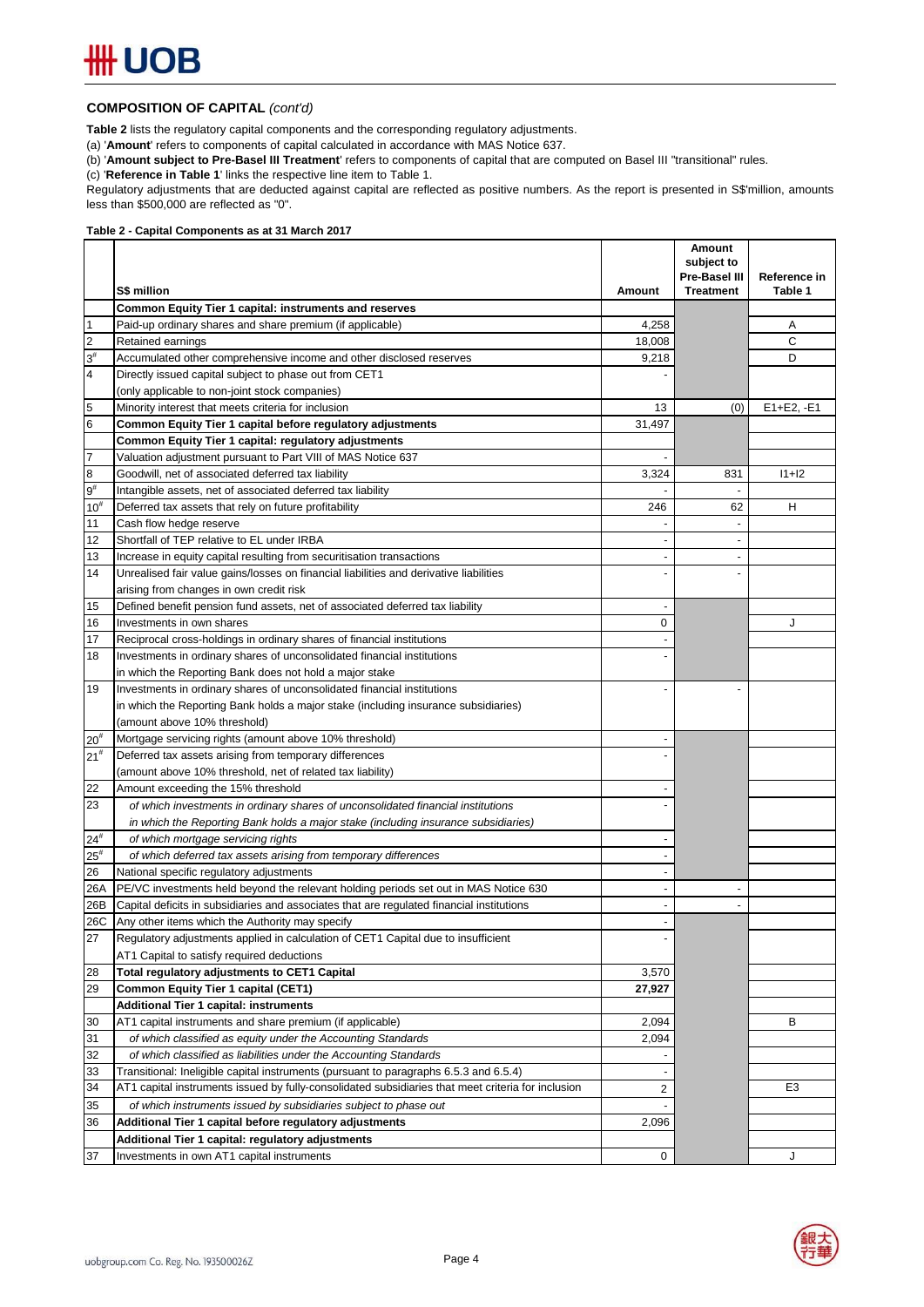## **COMPOSITION OF CAPITAL** *(cont'd)*

**Table 2 - Capital Components as at 31 March 2017**

| Reciprocal cross-holdings in AT1 capital instruments of financial institutions<br>38<br>39<br>Investments in AT1 capital instruments of unconsolidated financial institutions<br>in which Reporting Bank does not hold a major stake<br>40<br>Investments in AT1 capital instruments of unconsolidated financial institutions<br>in which the Reporting Bank holds a major stake (including insurance subsidiaries)<br>National specific regulatory adjustments<br>41<br>892<br>Regulatory adjustments applied to AT1 Capital in respect of amounts<br>41 A<br>892<br>subject to pre-Basel III treatment<br>831<br>row 8 at 20%<br>of which goodwill, net of associated deferred tax liability<br>of which intangible assets, net of associated deferred tax liability<br>of which deferred tax assets that rely on future profitability<br>62<br>row 10 at 20%<br>of which cash flow hedge reserve<br>of which increase in equity capital resulting from securitisation transactions<br>of which unrealised fair value gains/losses on financial liabilities and derivative liabilities<br>arising from changes in own credit risk<br>of which shortfall of TEP relative to EL under IRBA<br>of which PE/VC investments held beyond the relevant holding periods set out in<br>MAS Notice 630<br>of which capital deficits in subsidiaries and associates that are regulated financial<br>institutions<br>of which investments in ordinary shares of unconsolidated financial institutions<br>in which the Reporting Bank holds a major stake (incl insurance subsidiaries)<br>of which investments in Tier 2 capital instruments of unconsolidated financial institutions<br>in which the Reporting Bank holds a major stake (incl insurance subsidiaries)<br>41B<br>Any other items which the Authority may specify<br>42<br>Regulatory adjustments applied in calculation of AT1 Capital due to<br>insufficient Tier 2 Capital to satisfy required deductions<br>43<br>Total regulatory adjustments to Additional Tier 1 capital<br>892<br>44<br>1,204<br><b>Additional Tier 1 capital (AT1)</b><br>45<br>Tier 1 capital (T1 = CET1 + AT1)<br>29,131<br>Tier 2 capital: instruments and provisions<br>F <sub>2</sub><br>Tier 2 capital instruments and share premium (if applicable)<br>4,275<br>46<br>F <sub>1</sub><br>47<br>Transitional: Ineligible capital instruments (pursuant to paragraphs 6.5.3 and 6.5.4)<br>1,893<br>48<br>Tier 2 capital instruments issued by fully-consolidated subsidiaries that meet criteria for inclusion<br>E4<br>3<br>49<br>of which instruments issued by subsidiaries subject to phase out<br>50<br>Provisions<br>G<br>1,123<br>51<br>7,293<br>Tier 2 capital before regulatory adjustments<br>Tier 2 capital: regulatory adjustments<br>52<br>Investments in own Tier 2 instruments<br>0<br>J<br>53<br>Reciprocal cross-holdings in Tier 2 capital instruments of financial institutions<br>54<br>Investments in Tier 2 capital instruments of unconsolidated financial institutions<br>in which the Reporting Bank does not hold a major stake<br>Investments in Tier 2 capital instruments of unconsolidated financial institutions<br>55<br>in which the Reporting Bank holds a major stake (including insurance subsidiaries)<br>56<br>National specific regulatory adjustments<br>$\overline{a}$<br>Any other items which the Authority may specify<br>56A<br>Regulatory adjustments applied to Tier 2 Capital in respect of amounts<br>56B<br>subject to pre-Basel III treatment<br>of which shortfall of TEP relative to EL under IRBA<br>of which PE/VC investments held beyond the relevant holding periods set out in<br>MAS Notice 630<br>of which capital deficits in subsidiaries and associates that are regulated financial<br>institutions<br>of which investments in ordinary shares of unconsolidated financial institutions<br>in which the Reporting Bank holds a major stake (incl insurance subsidiaries)<br>of which investments in AT1 capital instruments of unconsolidated financial institutions<br>in which the Reporting Bank holds a major stake (incl insurance subsidiaries)<br>0<br>Total regulatory adjustments to Tier 2 capital<br>7,293<br>Tier 2 capital (T2) |    |             |        | Amount<br>subject to<br>Pre-Basel III | Reference in |
|-------------------------------------------------------------------------------------------------------------------------------------------------------------------------------------------------------------------------------------------------------------------------------------------------------------------------------------------------------------------------------------------------------------------------------------------------------------------------------------------------------------------------------------------------------------------------------------------------------------------------------------------------------------------------------------------------------------------------------------------------------------------------------------------------------------------------------------------------------------------------------------------------------------------------------------------------------------------------------------------------------------------------------------------------------------------------------------------------------------------------------------------------------------------------------------------------------------------------------------------------------------------------------------------------------------------------------------------------------------------------------------------------------------------------------------------------------------------------------------------------------------------------------------------------------------------------------------------------------------------------------------------------------------------------------------------------------------------------------------------------------------------------------------------------------------------------------------------------------------------------------------------------------------------------------------------------------------------------------------------------------------------------------------------------------------------------------------------------------------------------------------------------------------------------------------------------------------------------------------------------------------------------------------------------------------------------------------------------------------------------------------------------------------------------------------------------------------------------------------------------------------------------------------------------------------------------------------------------------------------------------------------------------------------------------------------------------------------------------------------------------------------------------------------------------------------------------------------------------------------------------------------------------------------------------------------------------------------------------------------------------------------------------------------------------------------------------------------------------------------------------------------------------------------------------------------------------------------------------------------------------------------------------------------------------------------------------------------------------------------------------------------------------------------------------------------------------------------------------------------------------------------------------------------------------------------------------------------------------------------------------------------------------------------------------------------------------------------------------------------------------------------------------------------------------------------------------------------------------------------------------------------------------------------------------------------------------------------------------------------------------------------------------------------------------------------------------------------------------------------------------------------------------------------------------------------------------------------------------------------------|----|-------------|--------|---------------------------------------|--------------|
|                                                                                                                                                                                                                                                                                                                                                                                                                                                                                                                                                                                                                                                                                                                                                                                                                                                                                                                                                                                                                                                                                                                                                                                                                                                                                                                                                                                                                                                                                                                                                                                                                                                                                                                                                                                                                                                                                                                                                                                                                                                                                                                                                                                                                                                                                                                                                                                                                                                                                                                                                                                                                                                                                                                                                                                                                                                                                                                                                                                                                                                                                                                                                                                                                                                                                                                                                                                                                                                                                                                                                                                                                                                                                                                                                                                                                                                                                                                                                                                                                                                                                                                                                                                                                                                 |    | S\$ million | Amount | <b>Treatment</b>                      | Table 1      |
|                                                                                                                                                                                                                                                                                                                                                                                                                                                                                                                                                                                                                                                                                                                                                                                                                                                                                                                                                                                                                                                                                                                                                                                                                                                                                                                                                                                                                                                                                                                                                                                                                                                                                                                                                                                                                                                                                                                                                                                                                                                                                                                                                                                                                                                                                                                                                                                                                                                                                                                                                                                                                                                                                                                                                                                                                                                                                                                                                                                                                                                                                                                                                                                                                                                                                                                                                                                                                                                                                                                                                                                                                                                                                                                                                                                                                                                                                                                                                                                                                                                                                                                                                                                                                                                 |    |             |        |                                       |              |
|                                                                                                                                                                                                                                                                                                                                                                                                                                                                                                                                                                                                                                                                                                                                                                                                                                                                                                                                                                                                                                                                                                                                                                                                                                                                                                                                                                                                                                                                                                                                                                                                                                                                                                                                                                                                                                                                                                                                                                                                                                                                                                                                                                                                                                                                                                                                                                                                                                                                                                                                                                                                                                                                                                                                                                                                                                                                                                                                                                                                                                                                                                                                                                                                                                                                                                                                                                                                                                                                                                                                                                                                                                                                                                                                                                                                                                                                                                                                                                                                                                                                                                                                                                                                                                                 |    |             |        |                                       |              |
|                                                                                                                                                                                                                                                                                                                                                                                                                                                                                                                                                                                                                                                                                                                                                                                                                                                                                                                                                                                                                                                                                                                                                                                                                                                                                                                                                                                                                                                                                                                                                                                                                                                                                                                                                                                                                                                                                                                                                                                                                                                                                                                                                                                                                                                                                                                                                                                                                                                                                                                                                                                                                                                                                                                                                                                                                                                                                                                                                                                                                                                                                                                                                                                                                                                                                                                                                                                                                                                                                                                                                                                                                                                                                                                                                                                                                                                                                                                                                                                                                                                                                                                                                                                                                                                 |    |             |        |                                       |              |
|                                                                                                                                                                                                                                                                                                                                                                                                                                                                                                                                                                                                                                                                                                                                                                                                                                                                                                                                                                                                                                                                                                                                                                                                                                                                                                                                                                                                                                                                                                                                                                                                                                                                                                                                                                                                                                                                                                                                                                                                                                                                                                                                                                                                                                                                                                                                                                                                                                                                                                                                                                                                                                                                                                                                                                                                                                                                                                                                                                                                                                                                                                                                                                                                                                                                                                                                                                                                                                                                                                                                                                                                                                                                                                                                                                                                                                                                                                                                                                                                                                                                                                                                                                                                                                                 |    |             |        |                                       |              |
|                                                                                                                                                                                                                                                                                                                                                                                                                                                                                                                                                                                                                                                                                                                                                                                                                                                                                                                                                                                                                                                                                                                                                                                                                                                                                                                                                                                                                                                                                                                                                                                                                                                                                                                                                                                                                                                                                                                                                                                                                                                                                                                                                                                                                                                                                                                                                                                                                                                                                                                                                                                                                                                                                                                                                                                                                                                                                                                                                                                                                                                                                                                                                                                                                                                                                                                                                                                                                                                                                                                                                                                                                                                                                                                                                                                                                                                                                                                                                                                                                                                                                                                                                                                                                                                 |    |             |        |                                       |              |
|                                                                                                                                                                                                                                                                                                                                                                                                                                                                                                                                                                                                                                                                                                                                                                                                                                                                                                                                                                                                                                                                                                                                                                                                                                                                                                                                                                                                                                                                                                                                                                                                                                                                                                                                                                                                                                                                                                                                                                                                                                                                                                                                                                                                                                                                                                                                                                                                                                                                                                                                                                                                                                                                                                                                                                                                                                                                                                                                                                                                                                                                                                                                                                                                                                                                                                                                                                                                                                                                                                                                                                                                                                                                                                                                                                                                                                                                                                                                                                                                                                                                                                                                                                                                                                                 |    |             |        |                                       |              |
|                                                                                                                                                                                                                                                                                                                                                                                                                                                                                                                                                                                                                                                                                                                                                                                                                                                                                                                                                                                                                                                                                                                                                                                                                                                                                                                                                                                                                                                                                                                                                                                                                                                                                                                                                                                                                                                                                                                                                                                                                                                                                                                                                                                                                                                                                                                                                                                                                                                                                                                                                                                                                                                                                                                                                                                                                                                                                                                                                                                                                                                                                                                                                                                                                                                                                                                                                                                                                                                                                                                                                                                                                                                                                                                                                                                                                                                                                                                                                                                                                                                                                                                                                                                                                                                 |    |             |        |                                       |              |
|                                                                                                                                                                                                                                                                                                                                                                                                                                                                                                                                                                                                                                                                                                                                                                                                                                                                                                                                                                                                                                                                                                                                                                                                                                                                                                                                                                                                                                                                                                                                                                                                                                                                                                                                                                                                                                                                                                                                                                                                                                                                                                                                                                                                                                                                                                                                                                                                                                                                                                                                                                                                                                                                                                                                                                                                                                                                                                                                                                                                                                                                                                                                                                                                                                                                                                                                                                                                                                                                                                                                                                                                                                                                                                                                                                                                                                                                                                                                                                                                                                                                                                                                                                                                                                                 |    |             |        |                                       |              |
|                                                                                                                                                                                                                                                                                                                                                                                                                                                                                                                                                                                                                                                                                                                                                                                                                                                                                                                                                                                                                                                                                                                                                                                                                                                                                                                                                                                                                                                                                                                                                                                                                                                                                                                                                                                                                                                                                                                                                                                                                                                                                                                                                                                                                                                                                                                                                                                                                                                                                                                                                                                                                                                                                                                                                                                                                                                                                                                                                                                                                                                                                                                                                                                                                                                                                                                                                                                                                                                                                                                                                                                                                                                                                                                                                                                                                                                                                                                                                                                                                                                                                                                                                                                                                                                 |    |             |        |                                       |              |
|                                                                                                                                                                                                                                                                                                                                                                                                                                                                                                                                                                                                                                                                                                                                                                                                                                                                                                                                                                                                                                                                                                                                                                                                                                                                                                                                                                                                                                                                                                                                                                                                                                                                                                                                                                                                                                                                                                                                                                                                                                                                                                                                                                                                                                                                                                                                                                                                                                                                                                                                                                                                                                                                                                                                                                                                                                                                                                                                                                                                                                                                                                                                                                                                                                                                                                                                                                                                                                                                                                                                                                                                                                                                                                                                                                                                                                                                                                                                                                                                                                                                                                                                                                                                                                                 |    |             |        |                                       |              |
|                                                                                                                                                                                                                                                                                                                                                                                                                                                                                                                                                                                                                                                                                                                                                                                                                                                                                                                                                                                                                                                                                                                                                                                                                                                                                                                                                                                                                                                                                                                                                                                                                                                                                                                                                                                                                                                                                                                                                                                                                                                                                                                                                                                                                                                                                                                                                                                                                                                                                                                                                                                                                                                                                                                                                                                                                                                                                                                                                                                                                                                                                                                                                                                                                                                                                                                                                                                                                                                                                                                                                                                                                                                                                                                                                                                                                                                                                                                                                                                                                                                                                                                                                                                                                                                 |    |             |        |                                       |              |
|                                                                                                                                                                                                                                                                                                                                                                                                                                                                                                                                                                                                                                                                                                                                                                                                                                                                                                                                                                                                                                                                                                                                                                                                                                                                                                                                                                                                                                                                                                                                                                                                                                                                                                                                                                                                                                                                                                                                                                                                                                                                                                                                                                                                                                                                                                                                                                                                                                                                                                                                                                                                                                                                                                                                                                                                                                                                                                                                                                                                                                                                                                                                                                                                                                                                                                                                                                                                                                                                                                                                                                                                                                                                                                                                                                                                                                                                                                                                                                                                                                                                                                                                                                                                                                                 |    |             |        |                                       |              |
|                                                                                                                                                                                                                                                                                                                                                                                                                                                                                                                                                                                                                                                                                                                                                                                                                                                                                                                                                                                                                                                                                                                                                                                                                                                                                                                                                                                                                                                                                                                                                                                                                                                                                                                                                                                                                                                                                                                                                                                                                                                                                                                                                                                                                                                                                                                                                                                                                                                                                                                                                                                                                                                                                                                                                                                                                                                                                                                                                                                                                                                                                                                                                                                                                                                                                                                                                                                                                                                                                                                                                                                                                                                                                                                                                                                                                                                                                                                                                                                                                                                                                                                                                                                                                                                 |    |             |        |                                       |              |
|                                                                                                                                                                                                                                                                                                                                                                                                                                                                                                                                                                                                                                                                                                                                                                                                                                                                                                                                                                                                                                                                                                                                                                                                                                                                                                                                                                                                                                                                                                                                                                                                                                                                                                                                                                                                                                                                                                                                                                                                                                                                                                                                                                                                                                                                                                                                                                                                                                                                                                                                                                                                                                                                                                                                                                                                                                                                                                                                                                                                                                                                                                                                                                                                                                                                                                                                                                                                                                                                                                                                                                                                                                                                                                                                                                                                                                                                                                                                                                                                                                                                                                                                                                                                                                                 |    |             |        |                                       |              |
|                                                                                                                                                                                                                                                                                                                                                                                                                                                                                                                                                                                                                                                                                                                                                                                                                                                                                                                                                                                                                                                                                                                                                                                                                                                                                                                                                                                                                                                                                                                                                                                                                                                                                                                                                                                                                                                                                                                                                                                                                                                                                                                                                                                                                                                                                                                                                                                                                                                                                                                                                                                                                                                                                                                                                                                                                                                                                                                                                                                                                                                                                                                                                                                                                                                                                                                                                                                                                                                                                                                                                                                                                                                                                                                                                                                                                                                                                                                                                                                                                                                                                                                                                                                                                                                 |    |             |        |                                       |              |
|                                                                                                                                                                                                                                                                                                                                                                                                                                                                                                                                                                                                                                                                                                                                                                                                                                                                                                                                                                                                                                                                                                                                                                                                                                                                                                                                                                                                                                                                                                                                                                                                                                                                                                                                                                                                                                                                                                                                                                                                                                                                                                                                                                                                                                                                                                                                                                                                                                                                                                                                                                                                                                                                                                                                                                                                                                                                                                                                                                                                                                                                                                                                                                                                                                                                                                                                                                                                                                                                                                                                                                                                                                                                                                                                                                                                                                                                                                                                                                                                                                                                                                                                                                                                                                                 |    |             |        |                                       |              |
|                                                                                                                                                                                                                                                                                                                                                                                                                                                                                                                                                                                                                                                                                                                                                                                                                                                                                                                                                                                                                                                                                                                                                                                                                                                                                                                                                                                                                                                                                                                                                                                                                                                                                                                                                                                                                                                                                                                                                                                                                                                                                                                                                                                                                                                                                                                                                                                                                                                                                                                                                                                                                                                                                                                                                                                                                                                                                                                                                                                                                                                                                                                                                                                                                                                                                                                                                                                                                                                                                                                                                                                                                                                                                                                                                                                                                                                                                                                                                                                                                                                                                                                                                                                                                                                 |    |             |        |                                       |              |
|                                                                                                                                                                                                                                                                                                                                                                                                                                                                                                                                                                                                                                                                                                                                                                                                                                                                                                                                                                                                                                                                                                                                                                                                                                                                                                                                                                                                                                                                                                                                                                                                                                                                                                                                                                                                                                                                                                                                                                                                                                                                                                                                                                                                                                                                                                                                                                                                                                                                                                                                                                                                                                                                                                                                                                                                                                                                                                                                                                                                                                                                                                                                                                                                                                                                                                                                                                                                                                                                                                                                                                                                                                                                                                                                                                                                                                                                                                                                                                                                                                                                                                                                                                                                                                                 |    |             |        |                                       |              |
|                                                                                                                                                                                                                                                                                                                                                                                                                                                                                                                                                                                                                                                                                                                                                                                                                                                                                                                                                                                                                                                                                                                                                                                                                                                                                                                                                                                                                                                                                                                                                                                                                                                                                                                                                                                                                                                                                                                                                                                                                                                                                                                                                                                                                                                                                                                                                                                                                                                                                                                                                                                                                                                                                                                                                                                                                                                                                                                                                                                                                                                                                                                                                                                                                                                                                                                                                                                                                                                                                                                                                                                                                                                                                                                                                                                                                                                                                                                                                                                                                                                                                                                                                                                                                                                 |    |             |        |                                       |              |
|                                                                                                                                                                                                                                                                                                                                                                                                                                                                                                                                                                                                                                                                                                                                                                                                                                                                                                                                                                                                                                                                                                                                                                                                                                                                                                                                                                                                                                                                                                                                                                                                                                                                                                                                                                                                                                                                                                                                                                                                                                                                                                                                                                                                                                                                                                                                                                                                                                                                                                                                                                                                                                                                                                                                                                                                                                                                                                                                                                                                                                                                                                                                                                                                                                                                                                                                                                                                                                                                                                                                                                                                                                                                                                                                                                                                                                                                                                                                                                                                                                                                                                                                                                                                                                                 |    |             |        |                                       |              |
|                                                                                                                                                                                                                                                                                                                                                                                                                                                                                                                                                                                                                                                                                                                                                                                                                                                                                                                                                                                                                                                                                                                                                                                                                                                                                                                                                                                                                                                                                                                                                                                                                                                                                                                                                                                                                                                                                                                                                                                                                                                                                                                                                                                                                                                                                                                                                                                                                                                                                                                                                                                                                                                                                                                                                                                                                                                                                                                                                                                                                                                                                                                                                                                                                                                                                                                                                                                                                                                                                                                                                                                                                                                                                                                                                                                                                                                                                                                                                                                                                                                                                                                                                                                                                                                 |    |             |        |                                       |              |
|                                                                                                                                                                                                                                                                                                                                                                                                                                                                                                                                                                                                                                                                                                                                                                                                                                                                                                                                                                                                                                                                                                                                                                                                                                                                                                                                                                                                                                                                                                                                                                                                                                                                                                                                                                                                                                                                                                                                                                                                                                                                                                                                                                                                                                                                                                                                                                                                                                                                                                                                                                                                                                                                                                                                                                                                                                                                                                                                                                                                                                                                                                                                                                                                                                                                                                                                                                                                                                                                                                                                                                                                                                                                                                                                                                                                                                                                                                                                                                                                                                                                                                                                                                                                                                                 |    |             |        |                                       |              |
|                                                                                                                                                                                                                                                                                                                                                                                                                                                                                                                                                                                                                                                                                                                                                                                                                                                                                                                                                                                                                                                                                                                                                                                                                                                                                                                                                                                                                                                                                                                                                                                                                                                                                                                                                                                                                                                                                                                                                                                                                                                                                                                                                                                                                                                                                                                                                                                                                                                                                                                                                                                                                                                                                                                                                                                                                                                                                                                                                                                                                                                                                                                                                                                                                                                                                                                                                                                                                                                                                                                                                                                                                                                                                                                                                                                                                                                                                                                                                                                                                                                                                                                                                                                                                                                 |    |             |        |                                       |              |
|                                                                                                                                                                                                                                                                                                                                                                                                                                                                                                                                                                                                                                                                                                                                                                                                                                                                                                                                                                                                                                                                                                                                                                                                                                                                                                                                                                                                                                                                                                                                                                                                                                                                                                                                                                                                                                                                                                                                                                                                                                                                                                                                                                                                                                                                                                                                                                                                                                                                                                                                                                                                                                                                                                                                                                                                                                                                                                                                                                                                                                                                                                                                                                                                                                                                                                                                                                                                                                                                                                                                                                                                                                                                                                                                                                                                                                                                                                                                                                                                                                                                                                                                                                                                                                                 |    |             |        |                                       |              |
|                                                                                                                                                                                                                                                                                                                                                                                                                                                                                                                                                                                                                                                                                                                                                                                                                                                                                                                                                                                                                                                                                                                                                                                                                                                                                                                                                                                                                                                                                                                                                                                                                                                                                                                                                                                                                                                                                                                                                                                                                                                                                                                                                                                                                                                                                                                                                                                                                                                                                                                                                                                                                                                                                                                                                                                                                                                                                                                                                                                                                                                                                                                                                                                                                                                                                                                                                                                                                                                                                                                                                                                                                                                                                                                                                                                                                                                                                                                                                                                                                                                                                                                                                                                                                                                 |    |             |        |                                       |              |
|                                                                                                                                                                                                                                                                                                                                                                                                                                                                                                                                                                                                                                                                                                                                                                                                                                                                                                                                                                                                                                                                                                                                                                                                                                                                                                                                                                                                                                                                                                                                                                                                                                                                                                                                                                                                                                                                                                                                                                                                                                                                                                                                                                                                                                                                                                                                                                                                                                                                                                                                                                                                                                                                                                                                                                                                                                                                                                                                                                                                                                                                                                                                                                                                                                                                                                                                                                                                                                                                                                                                                                                                                                                                                                                                                                                                                                                                                                                                                                                                                                                                                                                                                                                                                                                 |    |             |        |                                       |              |
|                                                                                                                                                                                                                                                                                                                                                                                                                                                                                                                                                                                                                                                                                                                                                                                                                                                                                                                                                                                                                                                                                                                                                                                                                                                                                                                                                                                                                                                                                                                                                                                                                                                                                                                                                                                                                                                                                                                                                                                                                                                                                                                                                                                                                                                                                                                                                                                                                                                                                                                                                                                                                                                                                                                                                                                                                                                                                                                                                                                                                                                                                                                                                                                                                                                                                                                                                                                                                                                                                                                                                                                                                                                                                                                                                                                                                                                                                                                                                                                                                                                                                                                                                                                                                                                 |    |             |        |                                       |              |
|                                                                                                                                                                                                                                                                                                                                                                                                                                                                                                                                                                                                                                                                                                                                                                                                                                                                                                                                                                                                                                                                                                                                                                                                                                                                                                                                                                                                                                                                                                                                                                                                                                                                                                                                                                                                                                                                                                                                                                                                                                                                                                                                                                                                                                                                                                                                                                                                                                                                                                                                                                                                                                                                                                                                                                                                                                                                                                                                                                                                                                                                                                                                                                                                                                                                                                                                                                                                                                                                                                                                                                                                                                                                                                                                                                                                                                                                                                                                                                                                                                                                                                                                                                                                                                                 |    |             |        |                                       |              |
|                                                                                                                                                                                                                                                                                                                                                                                                                                                                                                                                                                                                                                                                                                                                                                                                                                                                                                                                                                                                                                                                                                                                                                                                                                                                                                                                                                                                                                                                                                                                                                                                                                                                                                                                                                                                                                                                                                                                                                                                                                                                                                                                                                                                                                                                                                                                                                                                                                                                                                                                                                                                                                                                                                                                                                                                                                                                                                                                                                                                                                                                                                                                                                                                                                                                                                                                                                                                                                                                                                                                                                                                                                                                                                                                                                                                                                                                                                                                                                                                                                                                                                                                                                                                                                                 |    |             |        |                                       |              |
|                                                                                                                                                                                                                                                                                                                                                                                                                                                                                                                                                                                                                                                                                                                                                                                                                                                                                                                                                                                                                                                                                                                                                                                                                                                                                                                                                                                                                                                                                                                                                                                                                                                                                                                                                                                                                                                                                                                                                                                                                                                                                                                                                                                                                                                                                                                                                                                                                                                                                                                                                                                                                                                                                                                                                                                                                                                                                                                                                                                                                                                                                                                                                                                                                                                                                                                                                                                                                                                                                                                                                                                                                                                                                                                                                                                                                                                                                                                                                                                                                                                                                                                                                                                                                                                 |    |             |        |                                       |              |
|                                                                                                                                                                                                                                                                                                                                                                                                                                                                                                                                                                                                                                                                                                                                                                                                                                                                                                                                                                                                                                                                                                                                                                                                                                                                                                                                                                                                                                                                                                                                                                                                                                                                                                                                                                                                                                                                                                                                                                                                                                                                                                                                                                                                                                                                                                                                                                                                                                                                                                                                                                                                                                                                                                                                                                                                                                                                                                                                                                                                                                                                                                                                                                                                                                                                                                                                                                                                                                                                                                                                                                                                                                                                                                                                                                                                                                                                                                                                                                                                                                                                                                                                                                                                                                                 |    |             |        |                                       |              |
|                                                                                                                                                                                                                                                                                                                                                                                                                                                                                                                                                                                                                                                                                                                                                                                                                                                                                                                                                                                                                                                                                                                                                                                                                                                                                                                                                                                                                                                                                                                                                                                                                                                                                                                                                                                                                                                                                                                                                                                                                                                                                                                                                                                                                                                                                                                                                                                                                                                                                                                                                                                                                                                                                                                                                                                                                                                                                                                                                                                                                                                                                                                                                                                                                                                                                                                                                                                                                                                                                                                                                                                                                                                                                                                                                                                                                                                                                                                                                                                                                                                                                                                                                                                                                                                 |    |             |        |                                       |              |
|                                                                                                                                                                                                                                                                                                                                                                                                                                                                                                                                                                                                                                                                                                                                                                                                                                                                                                                                                                                                                                                                                                                                                                                                                                                                                                                                                                                                                                                                                                                                                                                                                                                                                                                                                                                                                                                                                                                                                                                                                                                                                                                                                                                                                                                                                                                                                                                                                                                                                                                                                                                                                                                                                                                                                                                                                                                                                                                                                                                                                                                                                                                                                                                                                                                                                                                                                                                                                                                                                                                                                                                                                                                                                                                                                                                                                                                                                                                                                                                                                                                                                                                                                                                                                                                 |    |             |        |                                       |              |
|                                                                                                                                                                                                                                                                                                                                                                                                                                                                                                                                                                                                                                                                                                                                                                                                                                                                                                                                                                                                                                                                                                                                                                                                                                                                                                                                                                                                                                                                                                                                                                                                                                                                                                                                                                                                                                                                                                                                                                                                                                                                                                                                                                                                                                                                                                                                                                                                                                                                                                                                                                                                                                                                                                                                                                                                                                                                                                                                                                                                                                                                                                                                                                                                                                                                                                                                                                                                                                                                                                                                                                                                                                                                                                                                                                                                                                                                                                                                                                                                                                                                                                                                                                                                                                                 |    |             |        |                                       |              |
|                                                                                                                                                                                                                                                                                                                                                                                                                                                                                                                                                                                                                                                                                                                                                                                                                                                                                                                                                                                                                                                                                                                                                                                                                                                                                                                                                                                                                                                                                                                                                                                                                                                                                                                                                                                                                                                                                                                                                                                                                                                                                                                                                                                                                                                                                                                                                                                                                                                                                                                                                                                                                                                                                                                                                                                                                                                                                                                                                                                                                                                                                                                                                                                                                                                                                                                                                                                                                                                                                                                                                                                                                                                                                                                                                                                                                                                                                                                                                                                                                                                                                                                                                                                                                                                 |    |             |        |                                       |              |
|                                                                                                                                                                                                                                                                                                                                                                                                                                                                                                                                                                                                                                                                                                                                                                                                                                                                                                                                                                                                                                                                                                                                                                                                                                                                                                                                                                                                                                                                                                                                                                                                                                                                                                                                                                                                                                                                                                                                                                                                                                                                                                                                                                                                                                                                                                                                                                                                                                                                                                                                                                                                                                                                                                                                                                                                                                                                                                                                                                                                                                                                                                                                                                                                                                                                                                                                                                                                                                                                                                                                                                                                                                                                                                                                                                                                                                                                                                                                                                                                                                                                                                                                                                                                                                                 |    |             |        |                                       |              |
|                                                                                                                                                                                                                                                                                                                                                                                                                                                                                                                                                                                                                                                                                                                                                                                                                                                                                                                                                                                                                                                                                                                                                                                                                                                                                                                                                                                                                                                                                                                                                                                                                                                                                                                                                                                                                                                                                                                                                                                                                                                                                                                                                                                                                                                                                                                                                                                                                                                                                                                                                                                                                                                                                                                                                                                                                                                                                                                                                                                                                                                                                                                                                                                                                                                                                                                                                                                                                                                                                                                                                                                                                                                                                                                                                                                                                                                                                                                                                                                                                                                                                                                                                                                                                                                 |    |             |        |                                       |              |
|                                                                                                                                                                                                                                                                                                                                                                                                                                                                                                                                                                                                                                                                                                                                                                                                                                                                                                                                                                                                                                                                                                                                                                                                                                                                                                                                                                                                                                                                                                                                                                                                                                                                                                                                                                                                                                                                                                                                                                                                                                                                                                                                                                                                                                                                                                                                                                                                                                                                                                                                                                                                                                                                                                                                                                                                                                                                                                                                                                                                                                                                                                                                                                                                                                                                                                                                                                                                                                                                                                                                                                                                                                                                                                                                                                                                                                                                                                                                                                                                                                                                                                                                                                                                                                                 |    |             |        |                                       |              |
|                                                                                                                                                                                                                                                                                                                                                                                                                                                                                                                                                                                                                                                                                                                                                                                                                                                                                                                                                                                                                                                                                                                                                                                                                                                                                                                                                                                                                                                                                                                                                                                                                                                                                                                                                                                                                                                                                                                                                                                                                                                                                                                                                                                                                                                                                                                                                                                                                                                                                                                                                                                                                                                                                                                                                                                                                                                                                                                                                                                                                                                                                                                                                                                                                                                                                                                                                                                                                                                                                                                                                                                                                                                                                                                                                                                                                                                                                                                                                                                                                                                                                                                                                                                                                                                 |    |             |        |                                       |              |
|                                                                                                                                                                                                                                                                                                                                                                                                                                                                                                                                                                                                                                                                                                                                                                                                                                                                                                                                                                                                                                                                                                                                                                                                                                                                                                                                                                                                                                                                                                                                                                                                                                                                                                                                                                                                                                                                                                                                                                                                                                                                                                                                                                                                                                                                                                                                                                                                                                                                                                                                                                                                                                                                                                                                                                                                                                                                                                                                                                                                                                                                                                                                                                                                                                                                                                                                                                                                                                                                                                                                                                                                                                                                                                                                                                                                                                                                                                                                                                                                                                                                                                                                                                                                                                                 |    |             |        |                                       |              |
|                                                                                                                                                                                                                                                                                                                                                                                                                                                                                                                                                                                                                                                                                                                                                                                                                                                                                                                                                                                                                                                                                                                                                                                                                                                                                                                                                                                                                                                                                                                                                                                                                                                                                                                                                                                                                                                                                                                                                                                                                                                                                                                                                                                                                                                                                                                                                                                                                                                                                                                                                                                                                                                                                                                                                                                                                                                                                                                                                                                                                                                                                                                                                                                                                                                                                                                                                                                                                                                                                                                                                                                                                                                                                                                                                                                                                                                                                                                                                                                                                                                                                                                                                                                                                                                 |    |             |        |                                       |              |
|                                                                                                                                                                                                                                                                                                                                                                                                                                                                                                                                                                                                                                                                                                                                                                                                                                                                                                                                                                                                                                                                                                                                                                                                                                                                                                                                                                                                                                                                                                                                                                                                                                                                                                                                                                                                                                                                                                                                                                                                                                                                                                                                                                                                                                                                                                                                                                                                                                                                                                                                                                                                                                                                                                                                                                                                                                                                                                                                                                                                                                                                                                                                                                                                                                                                                                                                                                                                                                                                                                                                                                                                                                                                                                                                                                                                                                                                                                                                                                                                                                                                                                                                                                                                                                                 |    |             |        |                                       |              |
|                                                                                                                                                                                                                                                                                                                                                                                                                                                                                                                                                                                                                                                                                                                                                                                                                                                                                                                                                                                                                                                                                                                                                                                                                                                                                                                                                                                                                                                                                                                                                                                                                                                                                                                                                                                                                                                                                                                                                                                                                                                                                                                                                                                                                                                                                                                                                                                                                                                                                                                                                                                                                                                                                                                                                                                                                                                                                                                                                                                                                                                                                                                                                                                                                                                                                                                                                                                                                                                                                                                                                                                                                                                                                                                                                                                                                                                                                                                                                                                                                                                                                                                                                                                                                                                 |    |             |        |                                       |              |
|                                                                                                                                                                                                                                                                                                                                                                                                                                                                                                                                                                                                                                                                                                                                                                                                                                                                                                                                                                                                                                                                                                                                                                                                                                                                                                                                                                                                                                                                                                                                                                                                                                                                                                                                                                                                                                                                                                                                                                                                                                                                                                                                                                                                                                                                                                                                                                                                                                                                                                                                                                                                                                                                                                                                                                                                                                                                                                                                                                                                                                                                                                                                                                                                                                                                                                                                                                                                                                                                                                                                                                                                                                                                                                                                                                                                                                                                                                                                                                                                                                                                                                                                                                                                                                                 |    |             |        |                                       |              |
|                                                                                                                                                                                                                                                                                                                                                                                                                                                                                                                                                                                                                                                                                                                                                                                                                                                                                                                                                                                                                                                                                                                                                                                                                                                                                                                                                                                                                                                                                                                                                                                                                                                                                                                                                                                                                                                                                                                                                                                                                                                                                                                                                                                                                                                                                                                                                                                                                                                                                                                                                                                                                                                                                                                                                                                                                                                                                                                                                                                                                                                                                                                                                                                                                                                                                                                                                                                                                                                                                                                                                                                                                                                                                                                                                                                                                                                                                                                                                                                                                                                                                                                                                                                                                                                 |    |             |        |                                       |              |
|                                                                                                                                                                                                                                                                                                                                                                                                                                                                                                                                                                                                                                                                                                                                                                                                                                                                                                                                                                                                                                                                                                                                                                                                                                                                                                                                                                                                                                                                                                                                                                                                                                                                                                                                                                                                                                                                                                                                                                                                                                                                                                                                                                                                                                                                                                                                                                                                                                                                                                                                                                                                                                                                                                                                                                                                                                                                                                                                                                                                                                                                                                                                                                                                                                                                                                                                                                                                                                                                                                                                                                                                                                                                                                                                                                                                                                                                                                                                                                                                                                                                                                                                                                                                                                                 |    |             |        |                                       |              |
|                                                                                                                                                                                                                                                                                                                                                                                                                                                                                                                                                                                                                                                                                                                                                                                                                                                                                                                                                                                                                                                                                                                                                                                                                                                                                                                                                                                                                                                                                                                                                                                                                                                                                                                                                                                                                                                                                                                                                                                                                                                                                                                                                                                                                                                                                                                                                                                                                                                                                                                                                                                                                                                                                                                                                                                                                                                                                                                                                                                                                                                                                                                                                                                                                                                                                                                                                                                                                                                                                                                                                                                                                                                                                                                                                                                                                                                                                                                                                                                                                                                                                                                                                                                                                                                 |    |             |        |                                       |              |
|                                                                                                                                                                                                                                                                                                                                                                                                                                                                                                                                                                                                                                                                                                                                                                                                                                                                                                                                                                                                                                                                                                                                                                                                                                                                                                                                                                                                                                                                                                                                                                                                                                                                                                                                                                                                                                                                                                                                                                                                                                                                                                                                                                                                                                                                                                                                                                                                                                                                                                                                                                                                                                                                                                                                                                                                                                                                                                                                                                                                                                                                                                                                                                                                                                                                                                                                                                                                                                                                                                                                                                                                                                                                                                                                                                                                                                                                                                                                                                                                                                                                                                                                                                                                                                                 |    |             |        |                                       |              |
|                                                                                                                                                                                                                                                                                                                                                                                                                                                                                                                                                                                                                                                                                                                                                                                                                                                                                                                                                                                                                                                                                                                                                                                                                                                                                                                                                                                                                                                                                                                                                                                                                                                                                                                                                                                                                                                                                                                                                                                                                                                                                                                                                                                                                                                                                                                                                                                                                                                                                                                                                                                                                                                                                                                                                                                                                                                                                                                                                                                                                                                                                                                                                                                                                                                                                                                                                                                                                                                                                                                                                                                                                                                                                                                                                                                                                                                                                                                                                                                                                                                                                                                                                                                                                                                 |    |             |        |                                       |              |
|                                                                                                                                                                                                                                                                                                                                                                                                                                                                                                                                                                                                                                                                                                                                                                                                                                                                                                                                                                                                                                                                                                                                                                                                                                                                                                                                                                                                                                                                                                                                                                                                                                                                                                                                                                                                                                                                                                                                                                                                                                                                                                                                                                                                                                                                                                                                                                                                                                                                                                                                                                                                                                                                                                                                                                                                                                                                                                                                                                                                                                                                                                                                                                                                                                                                                                                                                                                                                                                                                                                                                                                                                                                                                                                                                                                                                                                                                                                                                                                                                                                                                                                                                                                                                                                 |    |             |        |                                       |              |
|                                                                                                                                                                                                                                                                                                                                                                                                                                                                                                                                                                                                                                                                                                                                                                                                                                                                                                                                                                                                                                                                                                                                                                                                                                                                                                                                                                                                                                                                                                                                                                                                                                                                                                                                                                                                                                                                                                                                                                                                                                                                                                                                                                                                                                                                                                                                                                                                                                                                                                                                                                                                                                                                                                                                                                                                                                                                                                                                                                                                                                                                                                                                                                                                                                                                                                                                                                                                                                                                                                                                                                                                                                                                                                                                                                                                                                                                                                                                                                                                                                                                                                                                                                                                                                                 |    |             |        |                                       |              |
|                                                                                                                                                                                                                                                                                                                                                                                                                                                                                                                                                                                                                                                                                                                                                                                                                                                                                                                                                                                                                                                                                                                                                                                                                                                                                                                                                                                                                                                                                                                                                                                                                                                                                                                                                                                                                                                                                                                                                                                                                                                                                                                                                                                                                                                                                                                                                                                                                                                                                                                                                                                                                                                                                                                                                                                                                                                                                                                                                                                                                                                                                                                                                                                                                                                                                                                                                                                                                                                                                                                                                                                                                                                                                                                                                                                                                                                                                                                                                                                                                                                                                                                                                                                                                                                 |    |             |        |                                       |              |
|                                                                                                                                                                                                                                                                                                                                                                                                                                                                                                                                                                                                                                                                                                                                                                                                                                                                                                                                                                                                                                                                                                                                                                                                                                                                                                                                                                                                                                                                                                                                                                                                                                                                                                                                                                                                                                                                                                                                                                                                                                                                                                                                                                                                                                                                                                                                                                                                                                                                                                                                                                                                                                                                                                                                                                                                                                                                                                                                                                                                                                                                                                                                                                                                                                                                                                                                                                                                                                                                                                                                                                                                                                                                                                                                                                                                                                                                                                                                                                                                                                                                                                                                                                                                                                                 |    |             |        |                                       |              |
|                                                                                                                                                                                                                                                                                                                                                                                                                                                                                                                                                                                                                                                                                                                                                                                                                                                                                                                                                                                                                                                                                                                                                                                                                                                                                                                                                                                                                                                                                                                                                                                                                                                                                                                                                                                                                                                                                                                                                                                                                                                                                                                                                                                                                                                                                                                                                                                                                                                                                                                                                                                                                                                                                                                                                                                                                                                                                                                                                                                                                                                                                                                                                                                                                                                                                                                                                                                                                                                                                                                                                                                                                                                                                                                                                                                                                                                                                                                                                                                                                                                                                                                                                                                                                                                 |    |             |        |                                       |              |
|                                                                                                                                                                                                                                                                                                                                                                                                                                                                                                                                                                                                                                                                                                                                                                                                                                                                                                                                                                                                                                                                                                                                                                                                                                                                                                                                                                                                                                                                                                                                                                                                                                                                                                                                                                                                                                                                                                                                                                                                                                                                                                                                                                                                                                                                                                                                                                                                                                                                                                                                                                                                                                                                                                                                                                                                                                                                                                                                                                                                                                                                                                                                                                                                                                                                                                                                                                                                                                                                                                                                                                                                                                                                                                                                                                                                                                                                                                                                                                                                                                                                                                                                                                                                                                                 |    |             |        |                                       |              |
|                                                                                                                                                                                                                                                                                                                                                                                                                                                                                                                                                                                                                                                                                                                                                                                                                                                                                                                                                                                                                                                                                                                                                                                                                                                                                                                                                                                                                                                                                                                                                                                                                                                                                                                                                                                                                                                                                                                                                                                                                                                                                                                                                                                                                                                                                                                                                                                                                                                                                                                                                                                                                                                                                                                                                                                                                                                                                                                                                                                                                                                                                                                                                                                                                                                                                                                                                                                                                                                                                                                                                                                                                                                                                                                                                                                                                                                                                                                                                                                                                                                                                                                                                                                                                                                 |    |             |        |                                       |              |
|                                                                                                                                                                                                                                                                                                                                                                                                                                                                                                                                                                                                                                                                                                                                                                                                                                                                                                                                                                                                                                                                                                                                                                                                                                                                                                                                                                                                                                                                                                                                                                                                                                                                                                                                                                                                                                                                                                                                                                                                                                                                                                                                                                                                                                                                                                                                                                                                                                                                                                                                                                                                                                                                                                                                                                                                                                                                                                                                                                                                                                                                                                                                                                                                                                                                                                                                                                                                                                                                                                                                                                                                                                                                                                                                                                                                                                                                                                                                                                                                                                                                                                                                                                                                                                                 |    |             |        |                                       |              |
|                                                                                                                                                                                                                                                                                                                                                                                                                                                                                                                                                                                                                                                                                                                                                                                                                                                                                                                                                                                                                                                                                                                                                                                                                                                                                                                                                                                                                                                                                                                                                                                                                                                                                                                                                                                                                                                                                                                                                                                                                                                                                                                                                                                                                                                                                                                                                                                                                                                                                                                                                                                                                                                                                                                                                                                                                                                                                                                                                                                                                                                                                                                                                                                                                                                                                                                                                                                                                                                                                                                                                                                                                                                                                                                                                                                                                                                                                                                                                                                                                                                                                                                                                                                                                                                 | 57 |             |        |                                       |              |
|                                                                                                                                                                                                                                                                                                                                                                                                                                                                                                                                                                                                                                                                                                                                                                                                                                                                                                                                                                                                                                                                                                                                                                                                                                                                                                                                                                                                                                                                                                                                                                                                                                                                                                                                                                                                                                                                                                                                                                                                                                                                                                                                                                                                                                                                                                                                                                                                                                                                                                                                                                                                                                                                                                                                                                                                                                                                                                                                                                                                                                                                                                                                                                                                                                                                                                                                                                                                                                                                                                                                                                                                                                                                                                                                                                                                                                                                                                                                                                                                                                                                                                                                                                                                                                                 | 58 |             |        |                                       |              |

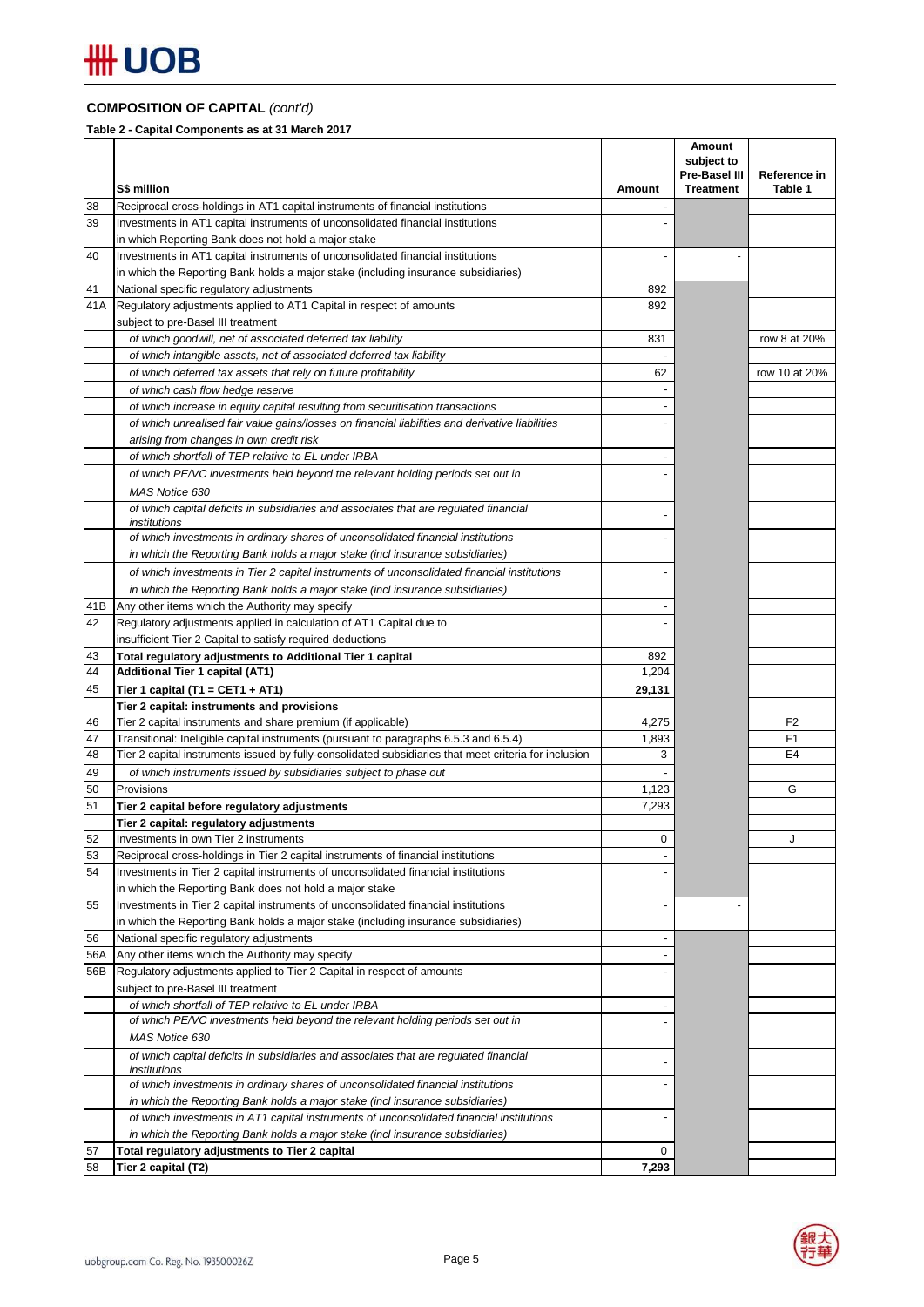### **COMPOSITION OF CAPITAL** *(cont'd)*

**Table 2 - Capital Components as at 31 March 2017**

|          |                                                                                            |               | Amount           |              |
|----------|--------------------------------------------------------------------------------------------|---------------|------------------|--------------|
|          |                                                                                            |               | subject to       |              |
|          | <b>S\$ million</b>                                                                         |               | Pre-Basel III    | Reference in |
|          |                                                                                            | <b>Amount</b> | <b>Treatment</b> | Table 1      |
| 59<br>60 | Total capital (TC = $T1 + T2$ )                                                            | 36,424        |                  |              |
|          | Floor-adjusted total risk weighted assets (after incorporating the floor adjustment)       | 211,139       |                  |              |
|          | Capital ratios (as a percentage of floor-adjusted risk weighted assets)                    |               |                  |              |
| 61       | <b>Common Equity Tier 1 CAR</b>                                                            | 13.2%         |                  |              |
| 62       | <b>Tier 1 CAR</b>                                                                          | 13.8%         |                  |              |
| 63       | <b>Total CAR</b>                                                                           | 17.3%         |                  |              |
| 64       | Bank-specific buffer requirement                                                           | 7.840%        |                  |              |
| 65       | of which capital conservation buffer requirement                                           | 1.250%        |                  |              |
| 66       | of which bank specific countercyclical buffer requirement <sup>1</sup>                     | 0.090%        |                  |              |
| 67       | of which G-SIB buffer requirement (if applicable)                                          |               |                  |              |
| 68       | Common Equity Tier 1 available to meet buffers                                             | 5.8%          |                  |              |
|          | <b>National minima</b>                                                                     |               |                  |              |
| 69       | Minimum CET1 CAR                                                                           | 6.5%          |                  |              |
| 70       | Minimum Tier 1 CAR                                                                         | 8.0%          |                  |              |
| 71       | Minimum Total CAR                                                                          | 10.0%         |                  |              |
|          | Amounts below the thresholds for deduction (before risk weighting)                         |               |                  |              |
| 72       | Investments in ordinary shares, AT1 capital and Tier 2 capital of unconsolidated financial | 311           |                  |              |
|          | institutions in which the bank does not hold a major stake                                 |               |                  |              |
| 73       | Investments in ordinary shares of unconsolidated financial institutions                    | 2,196         |                  |              |
|          | in which the Reporting Bank holds a major stake (including insurance subsidiaries)         |               |                  |              |
| 74       | Mortgage servicing rights (net of related tax liability)                                   |               |                  |              |
| 75       | Deferred tax assets arising from temporary differences (net of related tax liability)      |               |                  |              |
|          | Applicable caps on the inclusion of provisions in Tier 2                                   |               |                  |              |
| 76       | Provisions eligible for inclusion in Tier 2 in respect of exposures                        | 347           |                  |              |
|          | subject to standardised approach (prior to application of cap)                             |               |                  |              |
| 77       | Cap on inclusion of provisions in Tier 2 under standardised approach                       | 284           |                  | row 50       |
| 78       | Provisions eligible for inclusion in Tier 2 in respect of exposures                        | 1,043         |                  |              |
|          | subject to internal ratings-based approach (prior to application of cap)                   |               |                  |              |
| 79       | Cap for inclusion of provisions in Tier 2 under internal ratings-based approach            | 838           |                  | row 50       |
|          | Capital instruments subject to phase-out arrangements                                      |               |                  |              |
|          | (only applicable between 1 Jan 2013 and 1 Jan 2022)                                        |               |                  |              |
| 80       | Current cap on CET1 instruments subject to phase out arrangements                          |               |                  |              |
| 81       | Amount excluded from CET1 due to cap (excess over cap after redemptions and maturities)    |               |                  |              |
| 82       | Current cap on AT1 instruments subject to phase out arrangements                           | 1,074         |                  |              |
| 83       | Amount excluded from AT1 due to cap (excess over cap after redemptions and maturities)     |               |                  |              |
| 84       | Current cap on T2 instruments subject to phase out arrangements                            | 2,607         |                  |              |
| 85       | Amount excluded from T2 due to cap (excess over cap after redemptions and maturities)      |               |                  |              |

# These elements are subject to a more conservative definition relative to those set out under the Basel III capital standards.

 $\overline{1}$ 

Note:

1 The Group's countercyclical buffer (CCyB) is computed as the weighted average of effective CCyB in jurisdictions where the Group has private sector<br>exposures. As at 31 Mar 2017, the Group has private sector exposures to

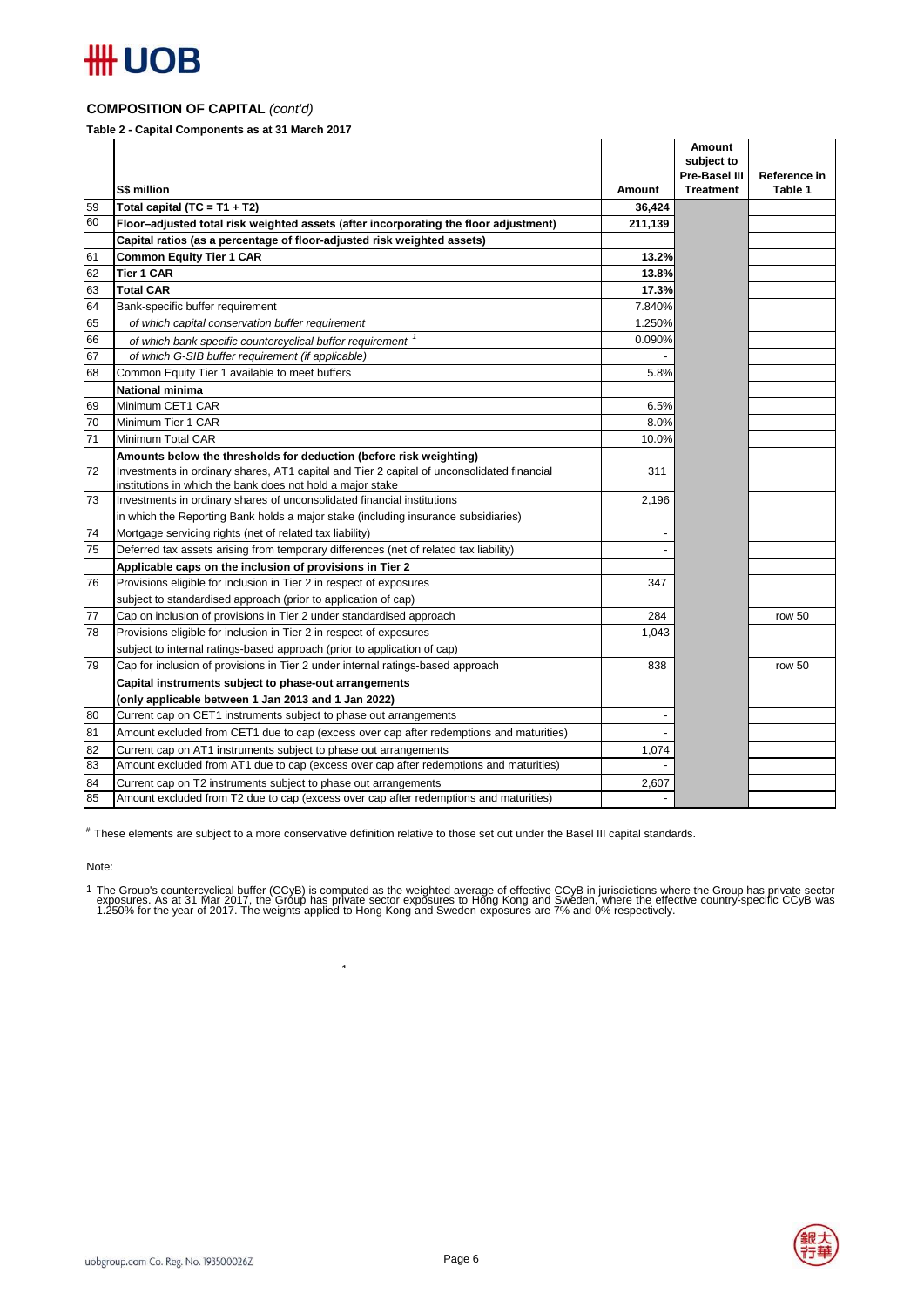The following disclosure is based on the prescribed template as set out in MAS Notice 637. This disclosure shall be updated on a quarterly basis, or whenever there is an issuance, redemption, conversion/write-down, or other material change in the nature of an existing capital instrument, and to be read in conjunction with the notes at www.uobgroup.com/investor/stock/regulatory\_capital\_instruments.html. The dollar value listed in row 8 represents the eligible amount of the capital instruments recognised as regulatory capital, after taking into account the phasing-out impact of 10% per annum (effective from 1 January 2013) during the transitional arrangement period.

#### **COMPOSITION OF CAPITAL** *(cont'd)*

#### **Key Features of Capital Instruments as at 31 March 2017**

|                | Issuer                                                | United Overseas Bank Limited  | United Overseas Bank Limited                        | United Overseas Bank Limited                        | United Overseas Bank Limited                        |
|----------------|-------------------------------------------------------|-------------------------------|-----------------------------------------------------|-----------------------------------------------------|-----------------------------------------------------|
| 2              | Unique Identifier (ISIN code)                         | SG1M31001969                  | SG72C9000002                                        | SG58I7998534                                        | SG57A1994579                                        |
| 3              | Governing law(s) of the instrument                    | Singapore                     | Singapore                                           | Singapore                                           | Singapore                                           |
|                | <b>Regulatory treatment</b>                           |                               |                                                     |                                                     |                                                     |
| 4              | <b>Transitional Basel III rules</b>                   | Core Equity                   | <b>Additional Tier 1</b>                            | <b>Additional Tier 1</b>                            | <b>Additional Tier 1</b>                            |
| 5              | Post-transitional Basel III rules                     | Core Equity                   | <b>Additional Tier 1</b>                            | <b>Additional Tier 1</b>                            | <b>Additional Tier 1</b>                            |
| 6              | Eligible at solo/group/group&solo                     | Group & Solo                  | Group & Solo                                        | Group & Solo                                        | Group & Solo                                        |
| $\overline{7}$ | Instrument type                                       | Ordinary Share                | <b>Perpetual Capital Security</b>                   | <b>Perpetual Capital Security</b>                   | <b>Perpetual Capital Security</b>                   |
| 8              | Amount recognised in regulatory capital (in millions) | S\$4,258 million              | S\$748 million                                      | S\$499 million                                      | S\$847 million                                      |
| 9              | Principal amount (in millions)                        | n.a.                          | S\$750 million                                      | S\$500 million                                      | S\$850 million                                      |
| 10             | Accounting classification                             | Equity                        | Equity                                              | Equity                                              | Equity                                              |
| 11             | Original date of issuance                             | 20 July 1970                  | 18 May 2016                                         | 19 November 2013                                    | 23 July 2013                                        |
| 12             | Perpetual or dated                                    | Perpetual                     | Perpetual                                           | Perpetual                                           | Perpetual                                           |
| 13             | Original maturity date                                | No maturity                   | No maturity                                         | No maturity                                         | No maturity                                         |
| 14             | Issuer call subject to prior supervisory approval     | n.a.                          | Yes                                                 | Yes                                                 | Yes                                                 |
| 15             | Optional call date                                    | n.a.                          | 18 May 2021                                         | 19 November 2019                                    | 23 July 2018                                        |
|                | Tax/ regulatory event call                            | n.a.                          | Yes                                                 | Yes                                                 | Yes                                                 |
|                | Redemption price                                      | n.a.                          | Par                                                 | Par                                                 | Par                                                 |
| 16             | Subsequent call dates, if applicable                  | n.a.                          | Each distribution payment date<br>thereafter        | Each distribution payment date<br>thereafter        | Each distribution payment date<br>thereafter        |
|                | Coupons / dividends                                   |                               |                                                     |                                                     |                                                     |
| 17             | Fixed or floating (1)                                 | Discretionary dividend amount | Fixed                                               | Fixed                                               | Fixed                                               |
| 18             | Coupon rate and any related index                     | n.a.                          | 4.00% paid semi-annually on 18<br>May & 18 November | 4.75% paid semi-annually on 19<br>May & 19 November | 4.90% paid semi-annually on 23<br>January & 23 July |
| 19             | Existence of a dividend stopper                       | n.a.                          | Yes                                                 | Yes                                                 | Yes                                                 |
| 20             | Fully discretionary, discretionally or mandatory      | Fully discretionary           | Fully discretionary                                 | Fully discretionary                                 | Fully discretionary                                 |

- 
- 21 Existence of step up or incentive to redeem n.a. No No No
- 22 Non-cumulative or cumulative Non-cumulative Non-cumulative Non-cumulative Non-cumulative Non-cumulative Non-cumulative Non-cumulative
- 23 Convertible or non-convertible **Non-convertible** Non-convertible Non-convertible Non-convertible Non-convertible
- 24 If convertible, conversion trigger n.a. n.a. n.a. n.a.
- 25 If convertible, fully or partially nearly nearly nearly nearly nearly nearly nearly nearly nearly nearly near
- 26 If convertible, conversion rate n.a. https://www.file.com/en.com/en.com/en.com/en.com/en.com/en.com/en/men.com/en/men.com/en/men.com/en/men.com/en/men.com/en/men.com/en/men.com/en/men.com/en/men.com/en/men.com/en/men/me
- 27 If convertible, mandatory or optional conversion and the state of the n.a. The n.a. n.a. n.a. n.a. n.a. n.a.
- 28 If convertible, specify instrument type convertible into n.a. n.a. n.a. n.a.
- 29 If convertible, specify issuer of instrument it converts into n.a. n.a. n.a. n.a.
- 30 Write-down feature n.a. | Yes Yes Yes
- 31 If write-down, write-down triggers(s) **n.a.** Point of non-viability at the

32 If write-down, full or partial networks are not been assembled by the material partial partial partial Partial Partial Partial Partial Partial Partial Partial Partial Partial Partial Partial Partial Partial Partial Part

- 33 If write-down, permanent or temporary example and the state of the n.a. Permanent Permanent Permanent Permanent Permanent Permanent
- 34 If temporary write-down, description of write-up mechanism n.a. n.a. n.a. n.a.
- 35 Position in subordination hierarchy in liquidation *(instrument type*  **FOSIGOT III SUDDIGITATED THE TIER 2** Instruments Tier 2 instruments immediately senior to instrument Tier 2 instruments Tier 2 instruments Tier 2 instruments Tier 2 instruments immediately senior to instrument Tier 2 inst
- 36 Non compliant transitioned features No No No No
- 37 If yes, specify non compliant features n.a. n.a. n.a. n.a.

| (1) Details on re-fixing of the dividend/interest rate on the first call date are available in the UOB website. |  |  |  |  |  |
|-----------------------------------------------------------------------------------------------------------------|--|--|--|--|--|
|-----------------------------------------------------------------------------------------------------------------|--|--|--|--|--|

discretion of the Regulator

Point of non-viability at the discretion of the Regulator Point of non-viability at the discretion of the Regulator

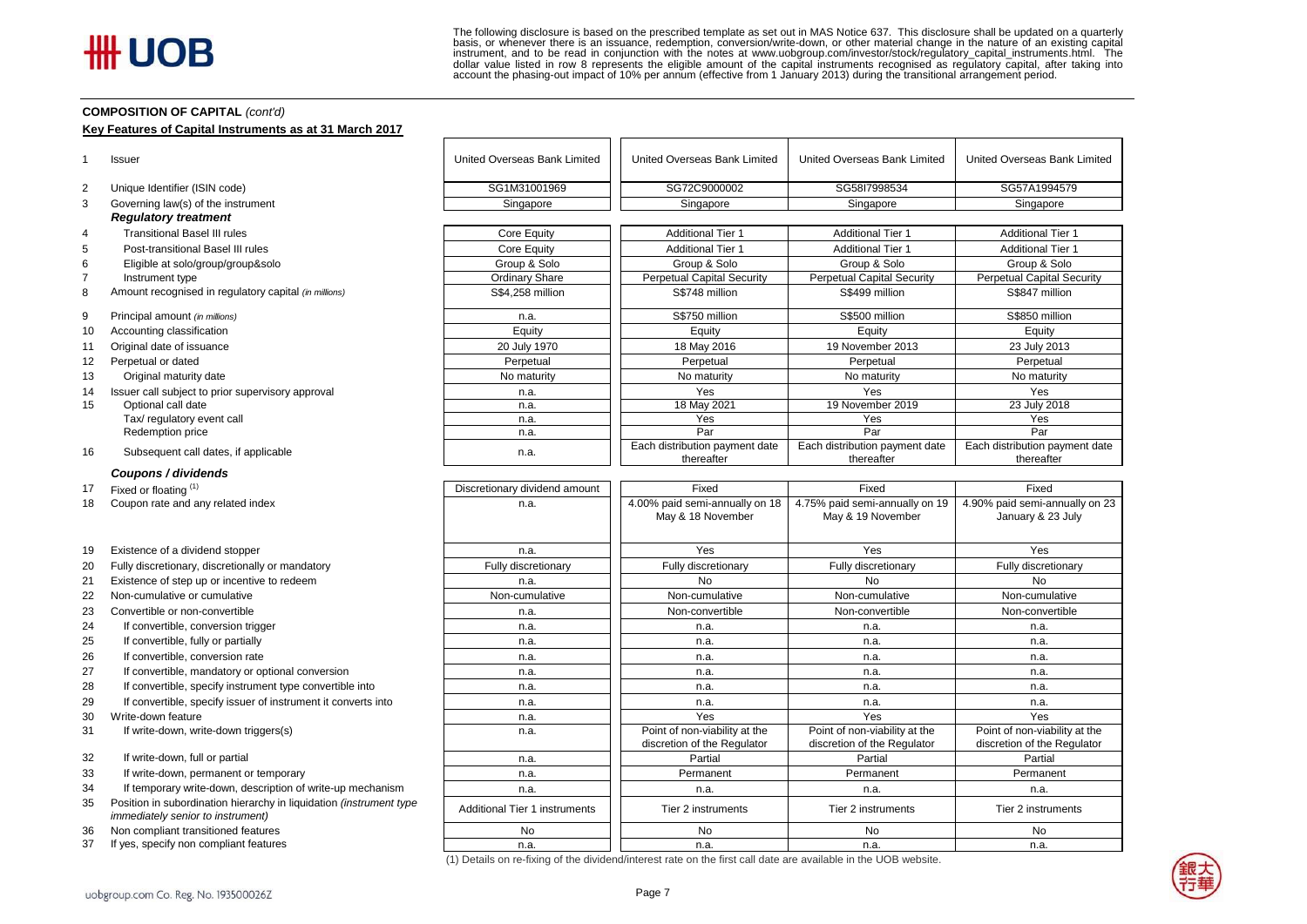# **HH UOB**

#### **COMPOSITION OF CAPITAL** *(cont'd)*

**Key Features of Capital Instruments as at 31 March 2017**

|                | <b>Issuer</b>                                         | United Overseas Bank Limited | United Overseas Bank Limited                                                                                                                    | United Overseas Bank Limited | United Overseas Bank Limited |
|----------------|-------------------------------------------------------|------------------------------|-------------------------------------------------------------------------------------------------------------------------------------------------|------------------------------|------------------------------|
| 2              | Unique Identifier (ISIN code)                         | SG79A8000002                 | XS1485603408                                                                                                                                    | XS1480822516                 | XS1379133058                 |
| 3              | Governing law(s) of the instrument                    | Singapore                    | Singapore                                                                                                                                       | Singapore                    | Singapore                    |
|                | <b>Regulatory treatment</b>                           |                              |                                                                                                                                                 |                              |                              |
| $\overline{4}$ | <b>Transitional Basel III rules</b>                   | Tier 2                       | Tier <sub>2</sub>                                                                                                                               | Tier <sub>2</sub>            | Tier 2                       |
| 5              | Post-transitional Basel III rules                     | Tier 2                       | Tier 2                                                                                                                                          | Tier 2                       | Tier 2                       |
| 6              | Eligible at solo/group/group&solo                     | Group & Solo                 | Group & Solo                                                                                                                                    | Group & Solo                 | Group & Solo                 |
|                | Instrument type                                       | <b>Subordinated Debt</b>     | <b>Subordinated Debt</b>                                                                                                                        | <b>Subordinated Debt</b>     | Subordinated Debt            |
| 8              | Amount recognised in regulatory capital (in millions) | S\$750 million               | S\$830 million                                                                                                                                  | S\$119 million               | S\$957 million               |
| 9              | Principal amount (in millions)                        | S\$750 million               | US\$600 million                                                                                                                                 | HK\$700 million              | US\$700 million $(2)$        |
| 10             | Accounting classification                             | Liability                    | Liability                                                                                                                                       | Liability                    | Liability                    |
| 11             | Original date of issuance                             | 27 February 2017             | 8 September 2016                                                                                                                                | 26 August 2016               | 16 & 24 March 2016           |
| 12             | Perpetual or dated                                    | Dated                        | Dated                                                                                                                                           | Dated                        | Dated                        |
| 13             | Original maturity date                                | 27 February 2029             | 8 March 2027                                                                                                                                    | 26 August 2028               | 16 September 2026            |
| 14             | Issuer call subject to prior supervisory approval     | Yes                          | Yes                                                                                                                                             | Yes                          | Yes                          |
| 15             | Optional call date                                    | 27 February 2024             | 8 March 2022                                                                                                                                    | 26 August 2023               | 16 September 2021            |
|                | Tax/ regulatory event call                            | Yes                          | Yes                                                                                                                                             | Yes                          | Yes                          |
|                | Redemption price                                      | Par                          | Par                                                                                                                                             | Par                          | Par                          |
| 16             | Subsequent call dates, if applicable                  |                              | Not applicable. One time call only. Not applicable. One time call only. Not applicable. One time call only. Not applicable. One time call only. |                              |                              |
|                | Coupons / dividends                                   |                              |                                                                                                                                                 |                              |                              |

| Fixed                                                    | Fixed                                                  | Fixed                                                                        | Fixed                                                   |
|----------------------------------------------------------|--------------------------------------------------------|------------------------------------------------------------------------------|---------------------------------------------------------|
| 3.50% paid semi-annually on 27<br>February and 27 August | 2.88% paid semi-annually on 8<br>March and 8 September | 3.19% paid quarterly on 26 August,<br>26 November, 26 February and 26<br>May | 3.5% paid semi-annually on 16<br>March and 16 September |
| <b>No</b>                                                | <b>No</b>                                              | <b>No</b>                                                                    | <b>No</b>                                               |
| Mandatory                                                | Mandatory                                              | Mandatory                                                                    | Mandatory                                               |
| <b>No</b>                                                | No                                                     | <b>No</b>                                                                    | <b>No</b>                                               |
| Cumulative                                               | Cumulative                                             | Cumulative                                                                   | Cumulative                                              |
| Non-convertible                                          | Non-convertible                                        | Non-convertible                                                              | Non-convertible                                         |
| n.a.                                                     | n.a.                                                   | n.a.                                                                         | n.a.                                                    |
| n.a.                                                     | n.a.                                                   | n.a.                                                                         | n.a.                                                    |
| n.a.                                                     | n.a.                                                   | n.a.                                                                         | n.a.                                                    |
| n.a.                                                     | n.a.                                                   | n.a.                                                                         | n.a.                                                    |
| n.a.                                                     | n.a.                                                   | n.a.                                                                         | n.a.                                                    |
| n.a.                                                     | n.a.                                                   | n.a.                                                                         | n.a.                                                    |
| Yes                                                      | Yes                                                    | Yes                                                                          | Yes                                                     |
| Point of non-viability at the                            | Point of non-viability at the                          | Point of non-viability at the                                                | Point of non-viability at the                           |
| discretion of the Regulator                              | discretion of the Regulator                            | discretion of the Regulator                                                  | discretion of the Regulator                             |
| Partial                                                  | Partial                                                | Partial                                                                      | Partial                                                 |
| Permanent                                                | Permanent                                              | Permanent                                                                    | Permanent                                               |
| n.a.                                                     | n.a.                                                   | n.a.                                                                         | n.a.                                                    |
| Unsubordinated and unsecured<br>obligations              | Unsubordinated and unsecured<br>obligations            | Unsubordinated and unsecured<br>obligations                                  | Unsubordinated and unsecured<br>obligations             |
| <b>No</b>                                                | <b>No</b>                                              | No                                                                           | <b>No</b>                                               |
| n.a.                                                     | n.a.                                                   | n.a.                                                                         | n.a.                                                    |

17 Fixed or floating  $(1)$ <br>18 Coupon rate and ar Coupon rate and any related index

- 19 Existence of a dividend stopper
- 20 Fully discretionary, discretionally or mandatory
- 21 Existence of step up or incentive to redeem
- 22 Non-cumulative or cumulative
- 23 Convertible or non-convertible
- 24 If convertible, conversion trigger
- 25 If convertible, fully or partially
- 26 If convertible, conversion rate
- 27 If convertible, mandatory or optional conversion
- 28 If convertible, specify instrument type convertible into
- 29 If convertible, specify issuer of instrument it converts into
- 30 Write-down feature
- 31 If write-down, write-down triggers(s)

32 If write-down, full or partial

- 33 If write-down, permanent or temporary
- 34 If temporary write-down, description of write-up mechanism
- 35 Position in subordination hierarchy in liquidation *(instrument immediately senior to instrument)*
- 36 Non compliant transitioned features
- 37 If yes, specify non compliant features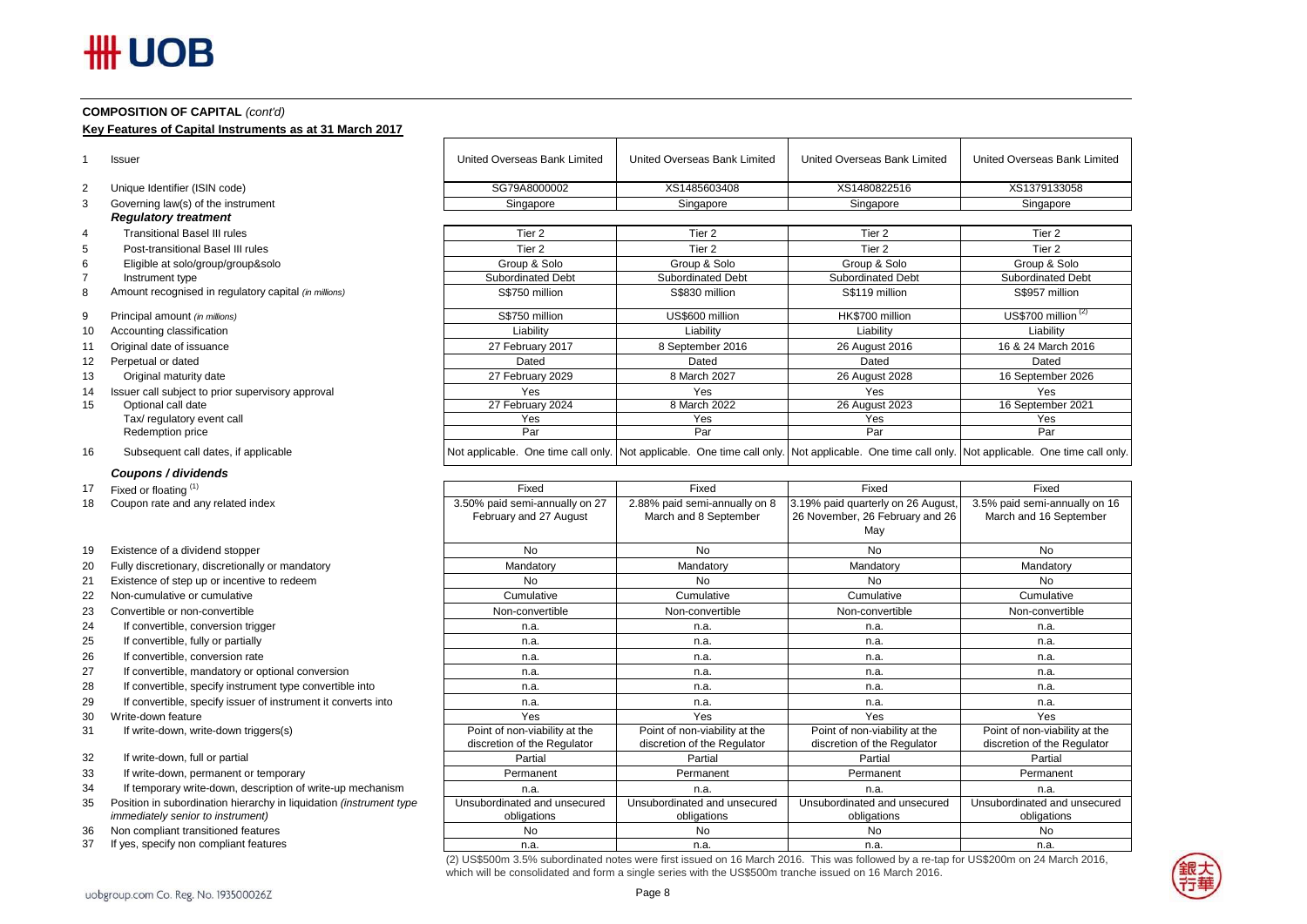# **HH UOB**

#### **COMPOSITION OF CAPITAL** *(cont'd)*

**Key Features of Capital Instruments as at 31 March 2017**

|                | <b>Issuer</b>                                         | United Overseas Bank Limited                         | United Overseas Bank Limited                                            | United Overseas Bank Limited                          | United Overseas Bank Limited                            |
|----------------|-------------------------------------------------------|------------------------------------------------------|-------------------------------------------------------------------------|-------------------------------------------------------|---------------------------------------------------------|
| $\overline{2}$ | Unique Identifier (ISIN code)                         | SG6QD3000002                                         | XS1045409965                                                            | SG6V61983429                                          | XS0843128603                                            |
| 3              | Governing law(s) of the instrument                    | Singapore                                            | Singapore                                                               | Singapore                                             | Singapore                                               |
|                | <b>Regulatory treatment</b>                           |                                                      |                                                                         |                                                       |                                                         |
| 4              | <b>Transitional Basel III rules</b>                   | Tier <sub>2</sub>                                    | Tier <sub>2</sub>                                                       | Tier <sub>2</sub>                                     | Tier 2                                                  |
| 5              | Post-transitional Basel III rules                     | Tier <sub>2</sub>                                    | Tier <sub>2</sub>                                                       | Ineligible                                            | Ineligible                                              |
| 6              | Eligible at solo/group/group&solo                     | Group & Solo                                         | Group & Solo                                                            | Group & Solo                                          | Group & Solo                                            |
|                | Instrument type                                       | Subordinated Debt                                    | <b>Subordinated Debt</b>                                                | <b>Subordinated Debt</b>                              | <b>Subordinated Debt</b>                                |
| 8              | Amount recognised in regulatory capital (in millions) | S\$500 million                                       | S\$1.119 million                                                        | S\$1.197 million                                      | S\$696 million                                          |
| 9              | Principal amount (in millions)                        | S\$500 million                                       | US\$800 million                                                         | S\$1.200 million                                      | US\$500 million                                         |
| 10             | Accounting classification                             | Liability                                            | Liability                                                               | Liability                                             | Liability                                               |
| 11             | Original date of issuance                             | 22 May 2014                                          | 19 March 2014                                                           | 11 July 2012                                          | 17 October 2012                                         |
| 12             | Perpetual or dated                                    | Dated                                                | Dated                                                                   | Dated                                                 | Dated                                                   |
| 13             | Original maturity date                                | 22 May 2026                                          | 19 September 2024                                                       | 11 July 2022                                          | 17 October 2022                                         |
| 14             | Issuer call subject to prior supervisory approval     | Yes                                                  | Yes                                                                     | Yes                                                   | Yes                                                     |
| 15             | Optional call date                                    | 22 May 2020                                          | 19 September 2019                                                       | 11 July 2017                                          | 17 October 2017                                         |
|                | Tax/ regulatory event call                            | Yes                                                  | Yes                                                                     | Yes                                                   | Yes                                                     |
|                | Redemption price                                      | Par                                                  | Par                                                                     | Par                                                   | Par                                                     |
| 16             | Subsequent call dates, if applicable                  |                                                      | Not applicable. One time call only. Not applicable. One time call only. | Each interest payment date<br>thereafter              | Each interest payment date<br>thereafter                |
|                | Coupons / dividends                                   |                                                      |                                                                         |                                                       |                                                         |
| 17             | Fixed or floating (1)                                 | Fixed                                                | Fixed                                                                   | Fixed                                                 | Fixed                                                   |
| 18             | Coupon rate and any related index                     | 3.5% paid semi-annually on 22<br>May and 22 November | 3.75% paid semi-annually on 19<br>March and 19 September                | 3.15% paid semi-annually on 11<br>January and 11 July | 2.875% paid semi-annually on 17<br>April and 17 October |

19 Existence of a dividend stopper

- 20 Fully discretionary, discretionally or mandatory
- 21 Existence of step up or incentive to redeem
- 22 Non-cumulative or cumulative
- 23 Convertible or non-convertible
- 24 If convertible, conversion trigger
- 25 If convertible, fully or partially
- 26 If convertible, conversion rate
- 27 If convertible, mandatory or optional conversion
- 28 If convertible, specify instrument type convertible into
- 29 If convertible, specify issuer of instrument it converts into
- 30 Write-down feature
- 31 If write-down, write-down triggers(s)

32 If write-down, full or partial

- 33 If write-down, permanent or temporary
- 34 If temporary write-down, description of write-up mechanism
- 35 Position in subordination hierarchy in liquidation *(instrument type immediately senior to instrument)*
- 36 Non compliant transitioned features
- 37 If yes, specify non compliant features

| 3.5% paid semi-annually on 22<br>May and 22 November         | 3.75% paid semi-annually on 19<br>March and 19 September     | 3.15% paid semi-annually on 11<br>January and 11 July | 2.875% paid semi-annually on 17<br>April and 17 October |
|--------------------------------------------------------------|--------------------------------------------------------------|-------------------------------------------------------|---------------------------------------------------------|
| No.                                                          | No                                                           | No                                                    | No                                                      |
| Mandatory                                                    | Mandatory                                                    | Mandatory                                             | Mandatory                                               |
| No.                                                          | <b>No</b>                                                    | No                                                    | No                                                      |
| Cumulative                                                   | Cumulative                                                   | Cumulative                                            | Cumulative                                              |
| Non-convertible                                              | Non-convertible                                              | Non-convertible                                       | Non-convertible                                         |
| n.a.                                                         | n.a.                                                         | n.a.                                                  | n.a.                                                    |
| n.a.                                                         | n.a.                                                         | n.a.                                                  | n.a.                                                    |
| n.a.                                                         | n.a.                                                         | n.a.                                                  | n.a.                                                    |
| n.a.                                                         | n.a.                                                         | n.a.                                                  | n.a.                                                    |
| n.a.                                                         | n.a.                                                         | n.a.                                                  | n.a.                                                    |
| n.a.                                                         | n.a.                                                         | n.a.                                                  | n.a.                                                    |
| Yes                                                          | <b>Yes</b>                                                   | No                                                    | No                                                      |
| Point of non-viability at the<br>discretion of the Regulator | Point of non-viability at the<br>discretion of the Regulator | n.a.                                                  | n.a.                                                    |
| Partial                                                      | Partial                                                      | n.a.                                                  | n.a.                                                    |
| Permanent                                                    | Permanent                                                    | n.a.                                                  | n.a.                                                    |
| n.a.                                                         | n.a.                                                         | n.a.                                                  | n.a.                                                    |
| Unsubordinated and unsecured                                 | Unsubordinated and unsecured                                 | Unsubordinated and unsecured                          | Unsubordinated and unsecured                            |
| obligations                                                  | obligations                                                  | obligations                                           | obligations                                             |
| No.                                                          | <b>No</b>                                                    | Yes                                                   | Yes                                                     |
| n.a.                                                         | n.a.                                                         | No loss absorption features                           | No loss absorption features                             |

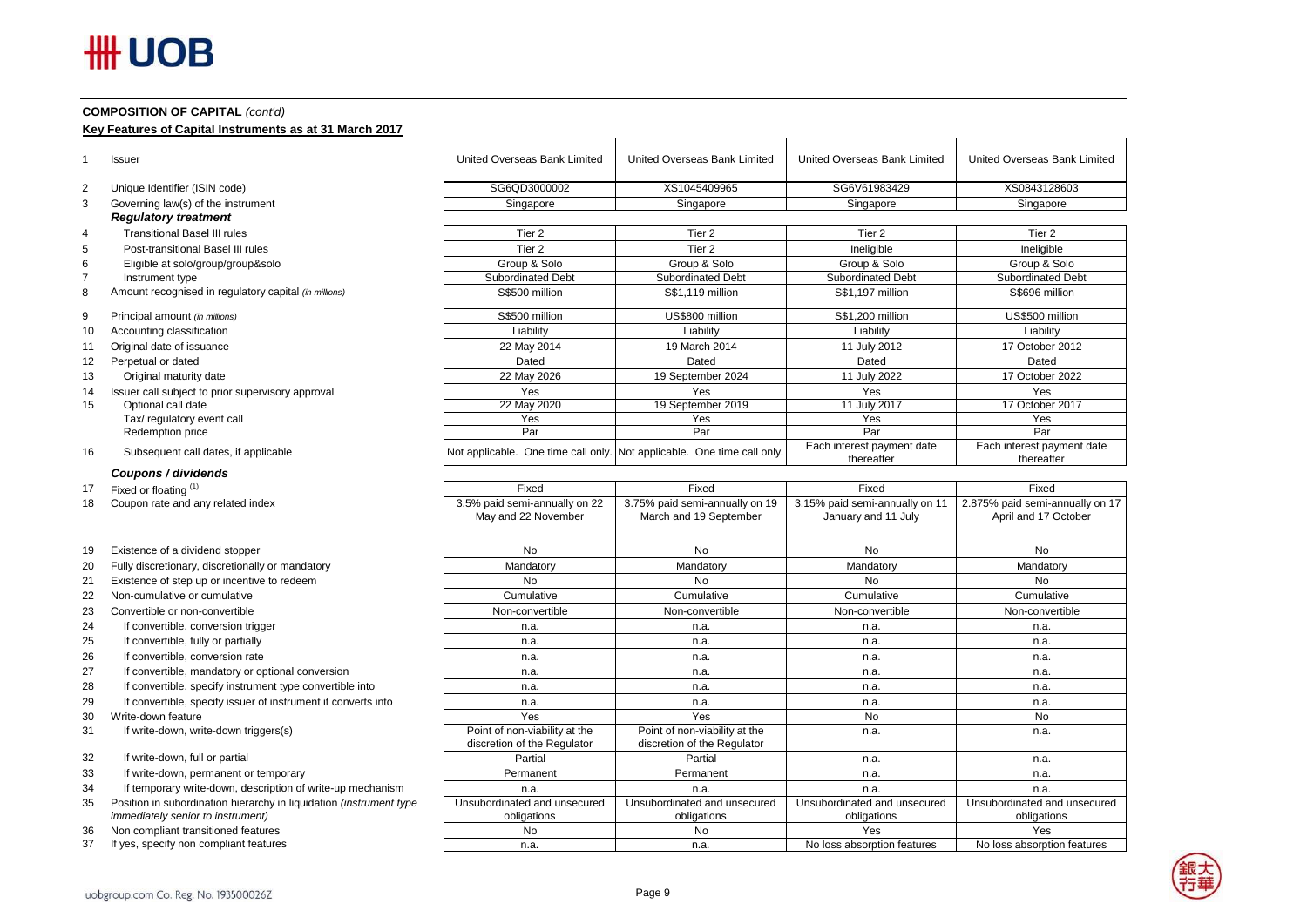#### **LEVERAGE RATIO**

The Basel III framework introduced Leverage Ratio as a non-risk-based backstop limit to supplement the risk-based capital requirements. It aims to constrain the build-up of excess leverage in the banking sector, with additional safeguards against model risk and measurement errors.

Leverage Ratio is expressed as Tier 1 Capital against Exposure Measure, which comprises on- and off-balance sheet items.

| S\$ million             | Mar-17  | Dec-16  | Sep-16  | Jun-16  |
|-------------------------|---------|---------|---------|---------|
| Tier 1 capital          | 29,131  | 28.280  | 27.768  | 26,708  |
| <b>Exposure measure</b> | 384.439 | 380.238 | 367.848 | 361,877 |
| Leverage ratio          | 7.6%    | $7.4\%$ | 7.5%    | 7.4%    |

Disclosure of Leverage Ratio is presented in prescribed templates under MAS Notice 637.

**Table 1** shows the reconciliation between the Group's published balance sheet assets and the Exposure Measure.

**Table 2** sets out the components of Exposure Measure.

#### **Table 1 - Reconciliation of Balance Sheet Assets to Exposure Measure as at 31 March 2017**

|   | S\$ million                                                                                                                                                              | Amount   |
|---|--------------------------------------------------------------------------------------------------------------------------------------------------------------------------|----------|
|   | Total consolidated assets as per published financial statements                                                                                                          | 342,574  |
|   | Adjustment for investments in entities that are consolidated for accounting purposes but are outside the regulatory scope<br>of consolidation                            | (574)    |
| 3 | Adjustment for fiduciary assets recognised on the balance sheet in accordance with the Accounting Standards but<br>excluded from the calculation of the exposure measure |          |
| 4 | Adjustment for derivative transactions                                                                                                                                   | 5,122    |
| 5 | <b>Adjustment for SFTs</b>                                                                                                                                               | 106      |
| 6 | Adjustment for off-balance sheet items                                                                                                                                   | 41,673   |
|   | Other adjustments                                                                                                                                                        | (4, 463) |
| 8 | <b>Exposure measure</b>                                                                                                                                                  | 384,439  |

#### **Table 2 - Exposure Measure Components as at 31 March 2017**

|              | S\$ million                                                                                                                                     | <b>Amount</b>  |
|--------------|-------------------------------------------------------------------------------------------------------------------------------------------------|----------------|
|              | <b>Exposure measures of on-balance sheet items</b>                                                                                              |                |
| $\mathbf{1}$ | On-balance sheet items (excluding derivative transactions and SFTs, but including on-balance sheet collateral for                               | 328,118        |
|              | derivative transactions or SFTs)                                                                                                                |                |
| 2            | Asset amounts deducted in determining Tier 1 capital                                                                                            | (4, 463)       |
| 3            | Total exposure measures of on-balance sheet items (excluding derivative transactions and SFTs)                                                  | 323,655        |
|              | Derivative exposure measures                                                                                                                    |                |
| 4            | Replacement cost associated with all derivative transactions (net of the eligible cash portion of variation margins)                            | 3,969          |
| 5            | Potential future exposure associated with all derivative transactions                                                                           | 5,889          |
| 6            | Gross-up for derivative collaterals provided where deducted from the balance sheet assets in accordance with the<br><b>Accounting Standards</b> |                |
| 7            | Deductions of receivables for the cash portion of variation margins provided in derivative transactions                                         | $\overline{a}$ |
| 8            | CCP leg of trade exposures excluded                                                                                                             |                |
| 9            | Adjusted effective notional amount of written credit derivatives                                                                                | 237            |
| 10           | Further adjustments in effective notional amounts and deductions from potential future exposures of written                                     |                |
|              | credit derivatives                                                                                                                              |                |
| 11           | Total derivative exposure measures                                                                                                              | 10,095         |
|              | <b>SFT exposure measures</b>                                                                                                                    |                |
| 12           | Gross SFT assets (with no recognition of accounting netting), after adjusting for sales accounting                                              | 8,910          |
| 13           | Eligible netting of cash payables and cash receivables                                                                                          |                |
| 14           | SFT counterparty exposures                                                                                                                      | 106            |
| 15           | SFT exposure measures where a Reporting Bank acts as an agent in the SFTs                                                                       |                |
| 16           | <b>Total SFT exposure measures</b>                                                                                                              | 9,016          |
|              | Exposure measures of off-balance sheet items                                                                                                    |                |
| 17           | Off-balance sheet items at notional amount                                                                                                      | 178,600        |
| 18           | Adjustments for calculation of exposure measures of off-balance sheet items                                                                     | (136, 926)     |
| 19           | Total exposure measures of off-balance sheet items                                                                                              | 41,673         |
|              | <b>Capital and Total exposures</b>                                                                                                              |                |
| 20           | <b>Tier 1 capital</b>                                                                                                                           | 29,131         |
| 21           | <b>Total exposures</b>                                                                                                                          | 384,439        |
|              | Leverage ratio                                                                                                                                  |                |
| 22           | Leverage ratio                                                                                                                                  | 7.6%           |